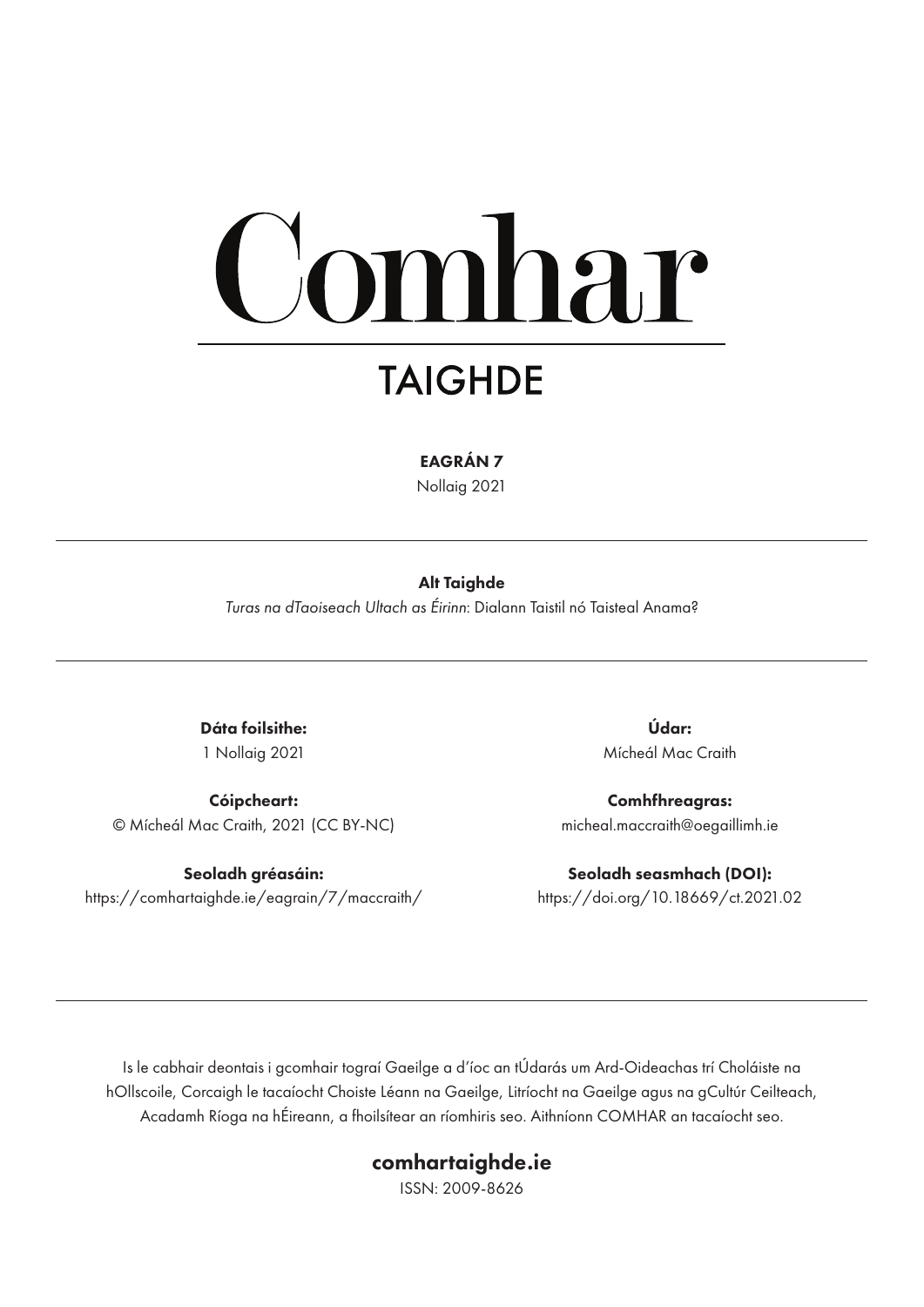# *Turas na dTaoiseach Ultach as Éirinn*: Dialann Taistil nó Taisteal Anama?

## Mícheál Mac Craith

## Achoimre

Cé gur tugadh dialann ar *Turas na dTaoiseach Ultach as Éirinn*, is beag an chabhair a thugann an rangú seo dúinn chun léargas ceart a fháil ar cheapadóireacht Thaidhg Uí Chianáin. Siúd is go gcuimsíonn an reacaireacht beagnach cúig mhí dhéag, caitear níos mó ná daichead faoin gcéad den chuntas ar aon dá lá amháin, oilithreacht Loreto agus oilithreacht na Seacht mBaisleac sa Róimh. Áitítear san aiste seo go bhfuil coincheap na hoilithreachta lárnach sa téacs ar fad. Le linn na tréimhse a chaith siad san Ísiltír Spáinneach idir Samhain 1607 agus earrach na bliana dár gcionn, fuair Aodh Ó Néill agus Tadhg Ó Cianáin araon tuiscint ar an gcaoi ar mhúnlaigh an *pietas austriaca* iompar na n‑ard-diúic Albert agus Isabella, idir chreideamh agus pholaitíocht. Chonaic siad ina theannta sin an ról lárnach a d'imir oilithreachtaí go Halle, tearmann fíorcháiliúil le Muire san Ísiltír Spáinneach, nuair a bhí cinntí tábhachtacha polaitíochta á dtógáil ag na hard-diúic. An cineál stáit chaitlicigh nach bhféadfadh Ó Néill ach a shamhlú in Éirinn, bhí sé ag feidhmiú go paiteanta i bhFlóndras os comhair a dhá shúl. Rinne Tadhg Ó Cianáin *pietas ulidiana* den *pietas austriaca*. Ina theannta sin, más reacaireacht phoiblí seachas léitheoireacht phríobháideach a bhí i gceist ag Ó Cianáin, bhí ar a chumas *communitas* fíorúil oilithreach a chruthú dóibh siúd nach raibh in ann oilithreachtaí fisiciúla a dhéanamh, 'taisteal anma' a sholáthar dóibh, agus gaisneas a bhaint as fuaimeanna dea-roghnaithe a chuid ceapadóireachta d'fhonn a leasa spioradálta.

Siúd is go bhfuil dátaí in ord croineolaíoch le fáil ina n‑orlaí ar fud na mball sa tuairisc cháiliúil, *Turas na dTaoiseach Ultach as Éirinn*, téacs a chuir an fear léinn Tadhg Ó Cianáin (ob. 1610) i dtoll a chéile sa bhliain 1609, ní dhlíonn reacaireacht taistil Uí Chianáin an teideal 'dialann'. Ní hamháin nach bhfuil sé scríofa sa chéad phearsa, ach tá an neasacht agus an spontáineacht sin is dual do scríbhneoireacht dialainne in easnamh ar an téacs comhfhiosach saothraithe seo. Ina theannta sin is féidir a thaispeáint go bhfuil aga moille

naoi mí ar a laghad idir am tarlúna na n‑eachtraí agus am a scríofa. Lena chois sin arís, is féidir a léiriú gur cheadaigh an Cianánach foinsí clóite agus é ag iarraidh ord agus eagar a chur ar na nótaí a bhreac sé le linn an turais ó Ráth Maoláin go dtí an Róimh. Agus níos tábhachtaí fós, níl na dátaí agus an seicheamh croineolaíoch leath chomh neafaiseach ná chomh soineanta is a bhreathnaíonn siad ar an gcéad amharc.

Luann an *Dictionary of the Irish Language* (www.dil. ie, s.v.) trí phríomhbhrí leis an bhfocal 'turas': 'journey,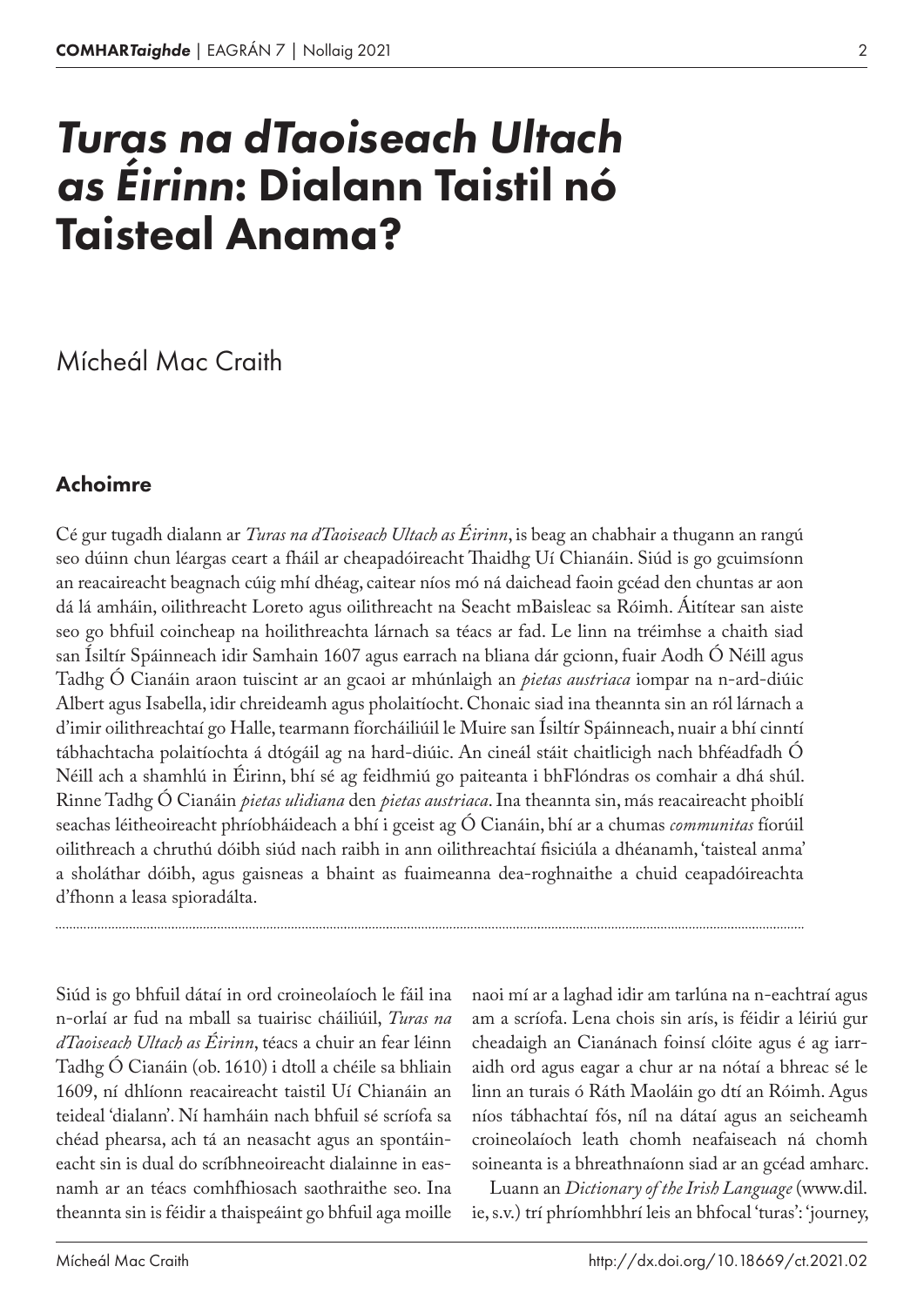(military) expedition, pilgrimage'. Díol spéise nach bhfuil 'oilithre', an focal teicniúil ar oilithreacht, le fáil ach faoi dhó in *Turas na dTaoiseach*. Os a choinne sin, tá an focal 'turas' le fáil sé huaire fichead, agus 'turas' agus 'oilithre' in éineacht faoi dhó. I ngach aon chás baineann siad le cúrsaí oilithreachta, gan ach aon áit amháin sa téacs ina gciallaíonn turas aistear, 'ina dturas deóraidheachta' (Ó Muraíle 2007: 370, §8.5; Carroll 2018: 26–29). Cé nár thug Tadhg Ó Cianáin teideal dá scríbhinn, tá an teideal 'Turas na nIarladh as Éirinn' le fáil i liosta na lámhscríbhínní Gaeilge a fritheadh i seomra an scoláire mhóir, Seán Mac Colgáin, tar éis bháis dó i Lobháin sa bhliain 1658. Agus débhríochas an teidil sin á aithint ag Nollaig Ó Muraíle, aistríonn sé an teideal sin mar 'The journey — or pilgrimage? — of the Earls out of Ireland' (Ó Muraíle 2007: 19). Ba dhóigh liom gur maith a thuig an Colgánach feiliúnacht an dá bhrí d'inseoireacht Uí Chianáin, agus tosaíocht á tabhairt aige, b'fhéidir, do choincheap na hoilithreachta, faoi mar a thugann Ó Cianáin féin.

Is é atá fúm a dhéanamh anseo díriú ar dhá dháta sa téacs, 22 Aibreán 1608 agus 12 Meitheamh 1608, an oilithreacht go Loreto agus an oilithreacht chuig Seacht mBaisleac na Róimhe. 352 leathanach ar fad a thógann téacs iomlán Uí Chianáin in eagrán Uí Mhuraíle (2007: 48–399). Baineann 78 leathanach acu sin leis an gcur síos ar Loreto (lgh 180–257, 22.2% den iomlán) agus 68 leathanach leis an gcur síos ar na seacht mbaisleac (lgh 300–367, 19.3% den iomlán). Lena rá ar bhealach eile, i reacaireacht taistil a thosnaíonn ar an 6 Meán Fómhair 1607 agus a chríochnaíonn ar an 27 Samhain 1608, tréimhse chúig mhí dhéag nach mór, tugtar 41.5% den scríbhinn don dá lá sin amháin, am luacháilte seachas am lom croineolaíoch. I ngach aon chás cheadaigh Tadhg foinse chlóite agus bhain leas fairsing aisti chun cur lena thaithí phearsanta: *Historia della Traslatione della S. Casa della Madonna a Loreto* (Macerata 1600) le Girolamo Ang‑ elita a cheadaigh sé do chur síos ar Loreto agus *Le cose meravigliose dell'alma città di Roma* (Roma 1608) le Guglielmo Facciotti a cheadaigh sé do na seacht mbaisleac. Ní mar dhá eachtra ar leith a bhreathnaigh Tadhg ar an dá oilithreacht seo ach mar oilithreacht aontaithe amháin. Is léir sin ón bpaidir a chum sé chun clabhsúr a chur leis an gcuairt ar Loreto agus ón bpaidir cheannann chéanna nach mór a chum sé mar chlabhsúr ar oilithreacht na seacht mbaisleac.

Ag seo an phaidir do Loreto:

Áileam trócaire Dé uilechomhachtaigh tré impidhe naomh-Muire go ríasam, go ro áitreabham i n‑aontaidh an secula seculorum. Amen. (Ó Muraíle 2007: 256–7, §5.81).

Agus do na seacht mbaisleac:

Áileam trócaire Dé uilechomhachtaigh tré impidhe an naoimhéarlamh uasail sin go ríosam go ro áitreabham an aontaidh sin in cecula ceculorum amen (Ó Muraíle 2007: 366–7, §7.108).

Dealraíonn sé go raibh Tadhg ag déanamh aithrise ar an bpaidir a d'úsáidtí chun críoch a chur leis an *Peroratio* sna seanmóintí a bhfuil fáil orthu in An Leabhar Breac. Fiú má tá an reacaireacht bunaithe ar thaithí phearsanta, fiú má bhain sé earraíocht as foinsí clóite, nuair a theastaigh ón gCianánach dúnadh maorga a chur leis an dá oilithreacht ba bhuaic dá théacs, chuaigh sé i muinín thraidisiún liteartha a chontae féin arae is cosúil gurbh é Máel-Ísu Ua Brolcháin as mainistir Ard Mhacha a chum na seanmóirí seo (Mac Donncha 1976: 59–71; Ó Mainnín 2012: 704–707; Mac Craith 2016: 24–5).

Faoi lár an chúigiú haois déag bhí Loreto ar an tearmann le Muire ba mhó tábhacht san Eoraip. Ba é an Santa Casa, teach an teaghlaigh naofa i Nasarat, an teach inar chuala Muire Sanas an Aingil agus inar ghabh sí gin, a tharraing lucht oilithreachta ó chéin is ó chóngar chuig Loreto. Nuair a thosaigh an t‑athrú creidimh, is minic a rinne na Leasaitheoirí ionsaí ar chultas na naomh i gcoitinne agus ar chultas na Maighdine go háirithe. Níorbh fhada gur thug siad aghaidh a gcraois ar an Santa Casa, príomhlocus an chultais san Eoraip. Tá clú agus cáil ar an bpoileimic a scríobh Pier Paolo Vergerio, iareaspag agus leasaitheoir diongbháilte in aghaidh an tearmainn, *Della Camera et Statua della Madonna chiamata di Loreto* (Tubinga 1554), an toise poileimiciúil le braistint níos treise fós san aistriúchán Laidine a d'fhoilsigh sé an bhliain chéanna, *De Idolo Lauretano*. Níorbh fhada go ndeachaigh údair Chaitliceacha i mbun comhraic chun údaracht agus naofacht na scríne a chosaint. Ba é an naomh Íosánach Peadar Canisius a scríobh an chosaint is iomráití in *De celebri domicilio et tempio sacrosanctae Virginis quod hodie apud Lauretum in Ital‑ ia est* (Ingolstadt 1577), cé nach mór a admháil gur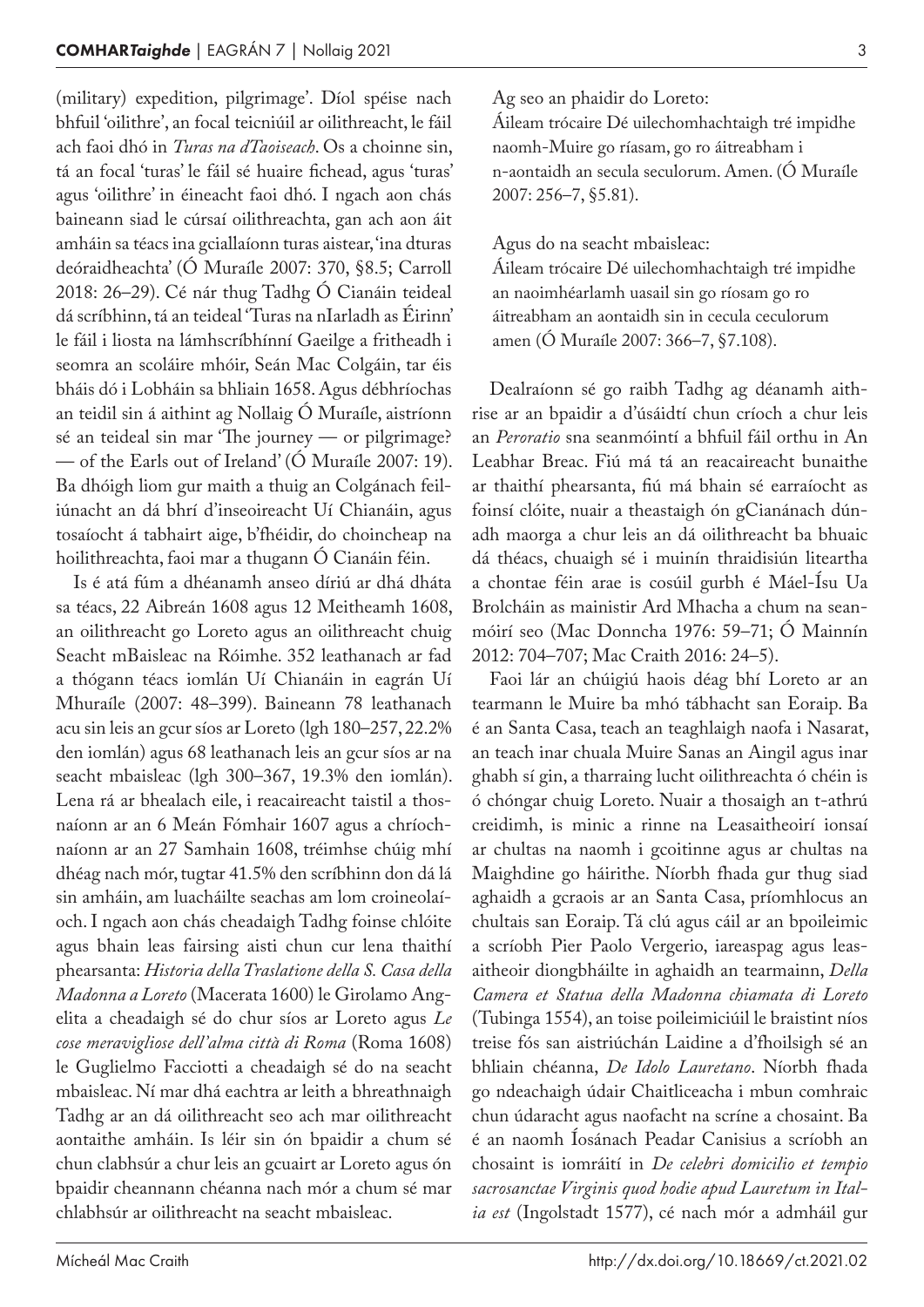mó a bhunaigh sé a chás ar údarás na bpápaí ná ar mhionscagadh na gcáipéisí agus fianaise na fileolaíochta (Santarelli 2017: 15–19).

Cé nach ndearna Comhairle Thrionta aon sain‑ mhíniú diagachta ar leith a bhain go sonrach leis an Maighdean Mhuire, sa mhéid gur dhearbhaigh an chomhairle cultas na naomh agus bailíocht íomhá‑ nna, ba mhór an chabhair an dá ní sin chun urraim don Mhaighdean a lárnú mar ghné riachtanach den Leasúchán Creidimh Caitliceach. Siombail lárnach den deabhóid agus den urraim sin ab ea Tearmann Loreto, siombail de bhua na heaglaise ar an namhaid inmheánach. Ach b'éigean don eaglais aghaidh a thabhairt ar an namhaid seachtrach freisin, na Turcaigh Otamánacha.

An t‑arm Críostaí a thug aghaidh ar na Turcaigh sa bhliain 1571, chuir an pápa faoi choimirce Mhaighdean Loreto é agus cuireadh an bua mór a rug an t‑arm sin ar na Turcaigh ag cath cáiliúil Lepanto ar an 7 Deireadh Fómhair 1571 síos d'idirghuí Mhaighdean Loreto. Bheartaigh Pius V agus Gréagóir XIII go gceiliúrfaí cothrom lae an chatha gach bliain ar an gcéad Domhnach de Dheireadh Fómhair agus go dtiomnófaí an fhéile do Mhaighdean na mBuanna nó do Mhaighdean an Phaidrín. As sin amach dhéantaí dlúthnasc idir Muire Loreto agus an paidrín páirteach (Bercé 2011: 161).

Rinne an ceannaire buacach Marcantonio Colonna oilithreacht go Loreto tar éis an chatha, formhór a chuid oifigeach ina theannta, agus go leor saighdiúirí le cois. Na cimí Críostaí a fuasclaíodh ó na Turcaigh, d'fhág siad slabhraí a mbraighdeanais mar ofrálacha móideacha os comhair an Santa Casa agus bain‑ eadh earraíocht astu ina dhiaidh sin chun na ráillí a chumhdaigh séipéal na Baislice a ghaibhniú. Rinne ceannaire an chabhlaigh Chríostaí, Don Eoin na hOstaire, oilithreacht go Loreto sa bhliain 1576 mar chomhlíonadh ar mhóid a rinne sé roimh an muirchath. Cé gur bhliain Iubhaile í an bhliain 1575, thionscain Greagóir XIII bliain bhreise Iubhaile an bhliain dár gcionn chun buíochas a ghabháil as bua Lepanto (Bercé 2011: 160–1).

Ní hamháin go raibh Loreto ina shiombail ar threascairt an namhad inmheánaigh ach bhí sé ina shiombail ar threascairt an namhad sheachtraigh freisin. Ó rugadh an lá ag Lepanto thosaigh níos mó agus níos mó oilithreach ag freastal ar an tearmann. Sa bhliain 1575, bliain Iubhaile, d'eisigh na heaspaig Carlo Borromeo (Milano) agus Agustino Valeriano (Verona) tréadlitir an duine inar chomhairligh siad d'oilithrigh óna ndeoisí oilithreacht go Loreto a dhéanamh in éineacht leis an oilithreacht

chun na Róimhe (Grimaldi 2001: 34). Sa bhliain 1613 d'fhoilsigh Guglielmo Molo leabhar in Pavia a nasc an dá oilithreacht le chéile, *Viaggio spirituale per visitare la Santissima Casa de Loreto. Et I santi Corpi de I gloriosi Apostoli Pietro & Paolo, Con le Sette Chiese di Roma, e tutte reliquie, ch'in essa alma Città si trovano* … (Grimaldi 2001: 49–68). D'éirigh na fíréin níos tóg‑ tha leis an oilithreacht dhúbailte seo feasta. Siúd is gur rug na fórsaí Críostaí bua ollmhór ag Lepanto, bhí an Mheánmhuir fós faoi smacht na dTurcach. Bhí sé thar a bheith contúirteach, muna raibh sé dodhéanta amach is amach oilithreacht a dhéanamh chuig an Talamh Naofa, ach d'fhéadfaí an oilithreacht dhúbailte go Loreto agus an Róimh a áireamh mar oilithreacht fhíorúil chuig an bPalaistín, le Santa Casa Nasarat agus tuamaí na n‑aspal san áireamh.

Ní mór oilithreacht na dtaoiseach Ultach go Loreto a mheas sa chomhthéacs seo. Bhí an oilithreacht seo san fhaisean le linn na dtaoiseach agus bhíodh ríthe, maithe is móruaisle na hEorpa ag gabháil don áit chomh maith leis an gcosmhuintir. Staitistic shuntasach amháin gur bheannaigh an Pápa Sixtus V ochtó míle paidrín sa bhliain 1586 d'oilithrigh Loreto agus níor leor an méid sin (Santarelli 1992: 59). Agus sa mhéid go raibh Aodh Ó Néill ag leanúint sna sála ar cheannairí ceáfracha Lepanto, Marcantonio Colonna agus Don Juan na hOstaire, bhí sé seo ag teacht leis an mbealach ar mhian leis é féin a láithriú, mar cheannaire míleata ar an Leasúchán Creidimh Caitliceach, an chráifeacht agus an pholaitíocht ag feidhmiú in éineacht.

Ní miste filleadh ar théacs Uí Chianáin anois. Nuair nár éirigh leis na taoisigh Ultacha an Spáinn a bhaint amach mar a bhí beartaithe acu, turas gan sprioc a bhí ar siúl acu nó gur chinn rí na Spáinne in earrach na bliana 1608 go gcuirfí chun na Róimhe iad (Kerney Walsh: 2015 [1986]: 72–75). Díol suntais an tús a chuir Ó Cianáin leis an gcur síos ar Loreto: 'Do réir mar fuaramar scríobhtha i seanstarthachaibh, i n‑ainm Dé laibheóram uaite do ilibh .i. beagán do mhórán, ar shubháilchibh Loreto' (Ó Muraíle 2007: 180, §5.1). Ó tharla gur chuir Ó Cianáin tús leis an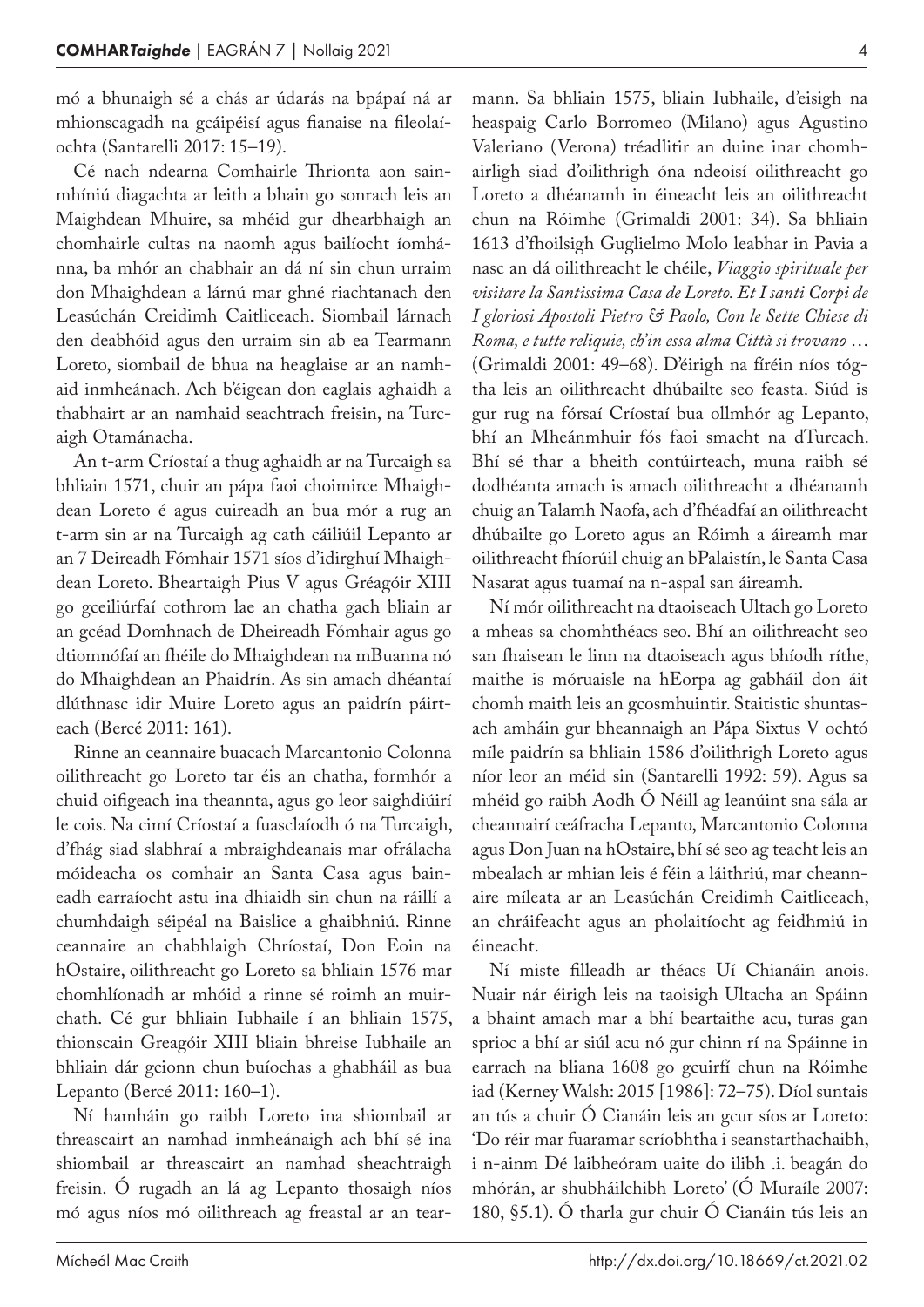scríbhinn ar fad leis an nath *I n‑ainm Dhé*, is geall le tús nua an oilithreacht go Loreto. Má theip ar an gcéad chuid den turas, tá dealramh leis as seo amach.

Admhaíonn an Cianánach gur cheadaigh sé foinsí agus tá ráite againn cheana gur bhain sé gaisneas as saothar Girolamo Angelita, *Historia della Traslatione della S. Casa della Madonna a Loreto* (Macerata 1600). Chuir sé idirshliocht isteach sa téacs ag teacht chuig deireadh an chuntais ar an tearmann: 'Tadhg O Cianáin do scríobh agus tabhairse míle [b]eannacht for a anmain et cetera 1609'.

Má rinneadh an oilithreacht ar an 22 Aibreán 1608, tugann an t‑idirshliocht seo le fios go raibh an leagan snasta den oilithreacht á bhreacadh aige ar a laghad naoi mí ina dhiaidh sin, rud a thabharfadh neart ama dó foinsí a cheadú. Níorbh ionadh liom dá mbain‑ feadh sé leas as téacs gearr Pietro di Giorgio Tolomei, *Translatio Miraculosa Ecclesiae Beatae Mariae Virginis de Loreto* (Grimaldi 1993: 15–17; 75–81). Bhí Tolomei ina reachtaire in Loreto idir 1453 agus 1473 agus ba é a d'fhoilsigh an chéad chuntas aitheanta ar bhunús na scríne agus ar aistriú míorúilteach an Santa Casa ó Nasarat go Loreto c. 1472. Ceann dé na hagóidí is mó in aghaidh údaracht an Santa Casa is ea an traidisiún gur iompair aingil go míorúilteach é ón Talamh Naofa go dtí an Iodáil. Ach is féidir léamh eile a dhéanamh ar ról na n‑aingeal sa scéal. Is cosúil gur baineadh teach an teaghlaigh naofa i Nasarat as a chéile cloch ar chloch lena gcur ar lámh shábhála aimsir na gcrosáidí. Tháinig na clocha i seilbh Niceforo Angeli, Forlámhaí Epiros, ball de theaghlach an-chumhachtach a shíolraigh ó impirí Chathair Chonstaintín. I bhfómhar na bliana 1294 phós Pilib II d'Anjou, mac rí Napoli, Margherita, iníon Niceforo. I measc na n-earraí a tugadh mar spré di bhí 'na clocha naofa a tugadh chun siúil ó theach na Maighdine Beannaithe, Máthair Dé, agus clár adhmaid ar ar péinteáladh an Mhaighdean Bheannaithe, Máthair Dé, agus an leanbh Íosa, Ár dTiarna agus Ár Slánaitheoir á choimeád ina baclainn aici'. Is iad an teach agus an pictiúr croílár thraidisiún Loreto. Áitíonn Giuseppe Santarelli gur bhronn Carlo II, Rí Napoli, athair céile Margherita Angeli, na clocha naofa ar an bPápa Celestinus V a bhí go mór faoi anáil an rí. Níor mhair pápacht Celestinus i bhfad arae d'éirigh sé as tar éis cúig mhí i mí na Nollag 1294. Toisc nár leag sé cos riamh sa Róimh cheap sé *Vicar‑ ius Urbis* ina áit, easpag Recanati. Dealraíonn sé gur

bheartaigh an t‑easpag na clocha naofa a thabhairt chuig a dheoise féin agus iad a chur le chéile as an nua ansin. Is sa deoise sin atá Loreto. Le himeacht ama chuaigh cuimhne na ndaoine ar an mbaint a bhí ag Margherita Angeli leis na clocha seo i léig agus rinne aingil neamhga den sloinneadh daonna (Santarelli 2017: 209–76).

D'fhéach Vicenzo Casale, gobharnóir pápúil Bologna, chuige go n‑aistreofaí téacs Tolomei go hIodáilis, Slavóinis, Gréigis, Spáinnis, Gearmáinis agus go hAraibis fiú, ar mhaithe leis na hoilithrigh a bhí ag freastal ar an tearmann agus chuirtí achoimrí ar crochadh ar bhallaí na baislice (Vélez 2019: 51). Tugann Abigail Brundin (2017) le fios go bhféadfadh an cuairteoir an leabhrán a cheannach sa tearmann mar chuimhneachán ar an oilithreacht agus go bhféadfadh sé feidhmiú chomh maith mar oilithreacht fhíorúil dóibh siúd sa bhaile nach raibh ar a gcumas dul go Loreto. Ní mór cur leis sin go bhféadfaí breathnú ar an leabhrán mar thaise thánaisteach ach é a chuimilt de bhallaí an Santa Casa. Déanta na fírinne is beag idir saothar Tolomei agus an t-eolas a bhí le fáil ar na cláir a bhí ar crochadh ar bhallaí na baislice.

Ach fiú má cheadaigh an Cianánach Tolomei, is é Angelita a leanann sé idir ord agus mhionsonraí. Is é Angelita is túisce a chuir bonn daingean croineolaíochta le scéal bunúis Tolomei, á rá gur thuirling an Santa Casa san Iodáil ar an 12 Nollaig 1294. Ní mór a admháil gur sciorr an Cianánach ag an bpointe seo agus gur scríobh sé Meán Fómhair in áit na Nollag. Ba mhór ag Angelita údaracht an tearmainn a bhailíochtú le míorúiltí, míorúiltí a bhí ag tarlú i gcónaí lena linn. Rinne an Cianánach rogha de na míorúiltí seo agus tugann sé mionchuntas grinn ar cheann amháin a tharla ar an 17 Iúil 1488 agus ceann eile a tharla sa bhliain 1562. Ní mór a rá gur aistríodh téacs Laidine Angelita go hIodáilis sa bhliain 1574 trí bliana déag tar éis a bháis. Bhí an-éileamh go deo ar an eagrán seo agus cuireadh athchló air aon uair is tríocha idir 1574 agus 1610 (Grimaldi 1994: 100–153). In eagrán na bliana 1593 cuireadh breis míorúiltí a thiomsaigh sagart ó Ancona, Don Vittorio Briganti, leis an aistriúchán (Grimaldi 1994: 112; Bercé 2011: 24, nóta 19). Is é Briganti a d'aithris míorúilt na bliana 1562, iontas ar measadh tábhacht chomh mór sin a bheith ag baint leis gur tugadh caibidil ar leith dó seachas é a rangú i measc na míorúiltí eile.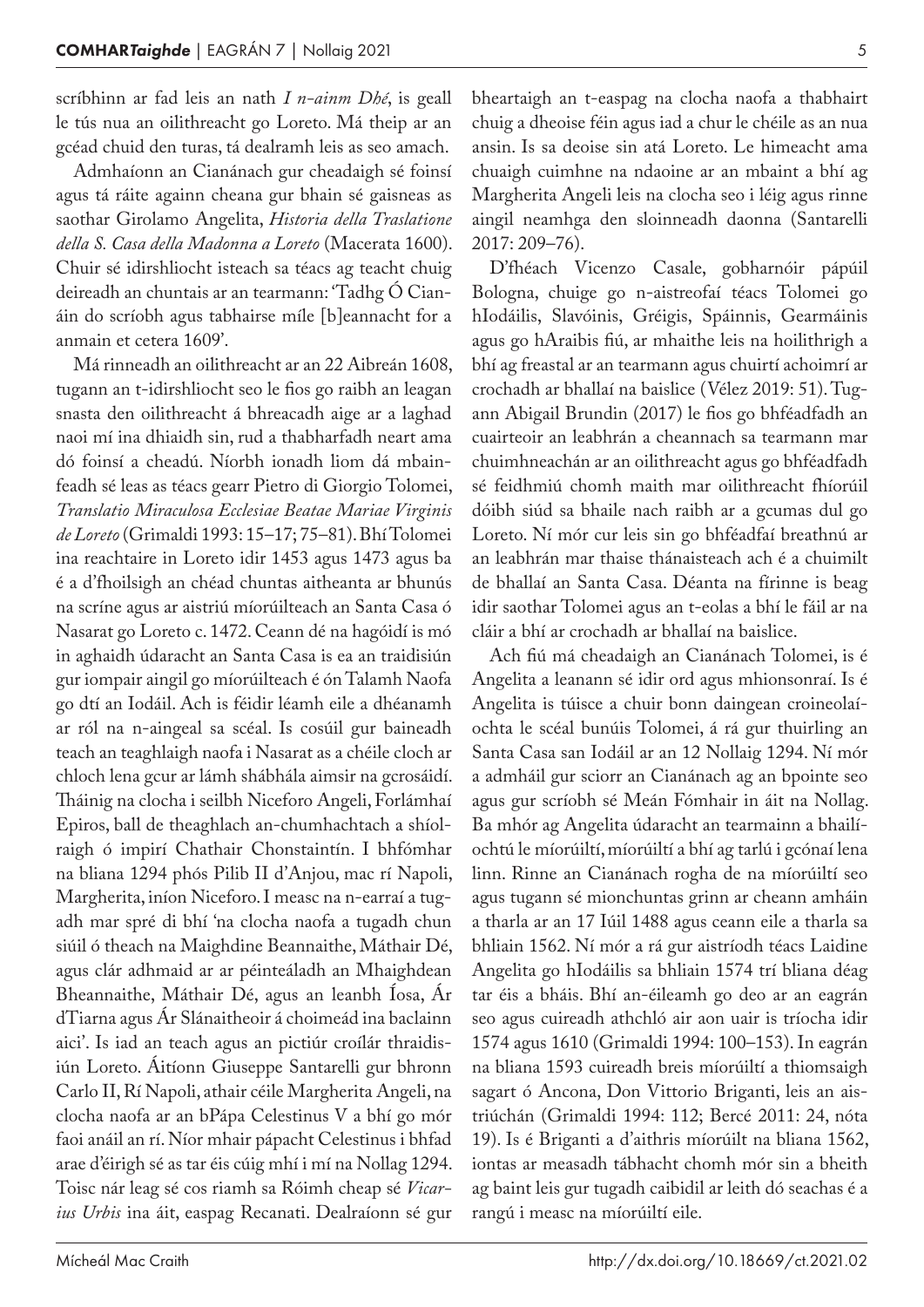Nuair a bhí Juan Suarez, easpag Coimbra, ar a bhealach chuig an seisiún deireanach de Chomhairle Thrionta (1562–63), fuair sé cead ón bpápa cloch a thógáil ón Santa Casa le cur isteach i séipéal a bhí á thógáil aige féin sa bhaile. Chomh luath is a fuair a shéiplíneach an chloch dó, áfach, d'éirigh an t-easpag go dona tinn agus níor tháinig biseach air nó gur tugadh an chloch ar ais. Leanann Tadhg Ó Cianáin a fhoinse go dílis ach toisc nach dtugann sé ainm an easpaig ná a shéiplínigh, cailleann an eachtra roinnt dá neasacht. Cé go luann an Cianánach baile Thrionta, ní dhéanann sé tagairt ar bith don chomhairle a bheith ar siúl ansin ag an am, rud a fhágann go bhfuil sonra tábhachtach dátaíochta in easnamh. Ar an lámh eile cuireann an Cianánach leis an míorúilt bhunaidh nuair a deir sé go ndeachaigh an chloch ar ais go míorúilteach isteach ina hionad amhail is nár tógadh riamh as an mballa é. Dúirt an Cianánach go raibh an chloch le feiceáil i gcónaí agus is fíor go bhfuil greille iarainn thart ar an gcloch seo anuas go dtí an lá atá inniu ann chun aird a tharraingt ar an míorúilt seo. Rinne Montaigne tagairt don mhíorúilt seo ina dhialann taistil sa bhliain 1581 (Brilli 1996: 34) agus ba mhór ag údaráis an tearmainn leas a bhaint aisti chun gadaithe a scanrú agus mar léiriú go raibh cumhacht na Maighdine ag feidhmiú sa tearmann i gcónaí (Vélez 2019: 117). In alt a foilsíodh sa bhliain 2016 thug mé le fios gur cheadaigh Tadhg Ó Cianáin saothar Orazio Torsellino, *Lauretanae Histo‑ riae Libri Quinque* (Romae 1597), don fhaisnéis faoin easpag Suarez. Bhí an-éileamh ar an saothar seo agus aistríodh go hIodáilis, Fraincis, Spáinnis, Gearmáinis agus Béarla é idir 1600 agus 1608. Ach mar a léiríodh thuas, bhí dul amú orm nuair a dúirt mé gur cheadaigh an Cianánach Torsellino do mhíorúilt na cloiche arae bhí fáil uirthi sna leaganacha Iodáilise d'Angelita ó 1593 ar aghaidh (Mac Craith 2016: 108–112).

Agus é ag leanúint sna sála ar Angelita, tugann Ó Cianáin achoimre ar an tacaíocht a thug na pápaí go léir do Loreto ó ré Phól II go ré Phól V a tháinig i réim sa bhliain 1605, idir chabhair ábharach agus chabhair spioradálta. Luann an reacaire arís go bhfuil sé ag scríobh sa bhliain 1609, naoi mí ar a laghad tar éis dó an oilithreacht a dhéanamh. Ina dhiaidh sin tugann an Cianánach treoracha cuimsitheacha don léitheoir faoin iompar is dual don oilithreach atá ag dul go Loreto, treoracha atá bunaithe go huile is go hiomlán ar chuntas Angelita. Cé go bhfuil na treoracha dírithe go sainiúil ar Loreto, tá siad sách ginearálta le go bhféadfaidís feidhmiú mar ullmhúchán spioradálta d'oilithreacht ar bith. Cuireann sé seo toise breise le saothar Uí Chianáin mar reacaireacht taistil. B'fhéidir gur chóra breathnú air mar reacaireacht oilithreachta. Siúd is go leanann an Cianánach leagan amach Angelita trí na treoracha a thabhairt ag deireadh an chuntais ar Loreto, is féidir a rá go bhfeileann na treoracha chomh maith céanna mar ullmhúchán spioradálta don dara hoilithreacht, an ceann chun na Róimhe, oilithreacht na seacht mbaisleac go háirithe. Ní mór léitheoirí an téacs a chur san áireamh freisin, daoine nach raibh ar a gcumas an oilithreacht fhisiciúil a dhéanamh ach gur fheidhmigh an cuntas scríofa mar oilithreacht fhíorúil dóibh, taisteal anama/'soul travel' (Hillman agus Tingle 2019: 2). Meabhraímis gur cuireadh béim mhór ar an miúin agus ar an in‑ mheánachas i gcúrsaí spioradálta sa luathré nua agus ar úsáid na samhlaíochta i gcúrsaí míúna. San Iognáid Loyola féin, bhí coincheap na hoilithreachta lárnach don tuiscint a bhí aige ar an spioradáltacht, duine a thug an tOilithreach mar ainm air féin ina dhírbheathaisnéis. Mar a dúirt sé i gceann dá litreacha:

Meabhraímis dúinn féin gur oilithrigh sinn go dtí go mbainimid ár dtír dhúchais neamhga amach, agus ná ligimis dár miangais moill a chur orainn sna hóstaí cois bóthair agus sna tíortha a ndéanaimid taisteal tríothu; má dhéanaimid amhlaidh déanfaimid dearmad dár gceann cúrsa agus caillfimid spéis sa sprioc dheiridh (Tingle 2019: 173–4, an t-údar a d'aistrigh go Gaeilge).

Agus treoracha Angelita in úsáid chomh healaíonta sin ag Tadhg Ó Cianáin, forbraíonn sé coincheap na hoilithreachta ón tuairisc fhisiciúil ar thearmann Loreto, go hoilithreacht inmheánach de chuid na samh‑ laíochta, agus aimsíonn sé ar deireadh tuiscint ar an mbeatha Chríostaí mar oilithreacht arb í is sprioc di sólás na bhflaitheas. Lena chur ar bhealach eile faightear ceithre chineál ama sa téacs, am croineolaíoch, am fíorúil, am liotúirgeach agus am eascaiteolaíoch.

Ní miste coincheap na hoilithreachta fíorúla a in‑ iúchadh tuilleadh. Cé nach bhfuil reacaireachtaí próis oilithreachta ar fáil sa Bhreatnais sa luathré nua a chuirfeadh ar chumas an léitheora nó an lucht éist-

6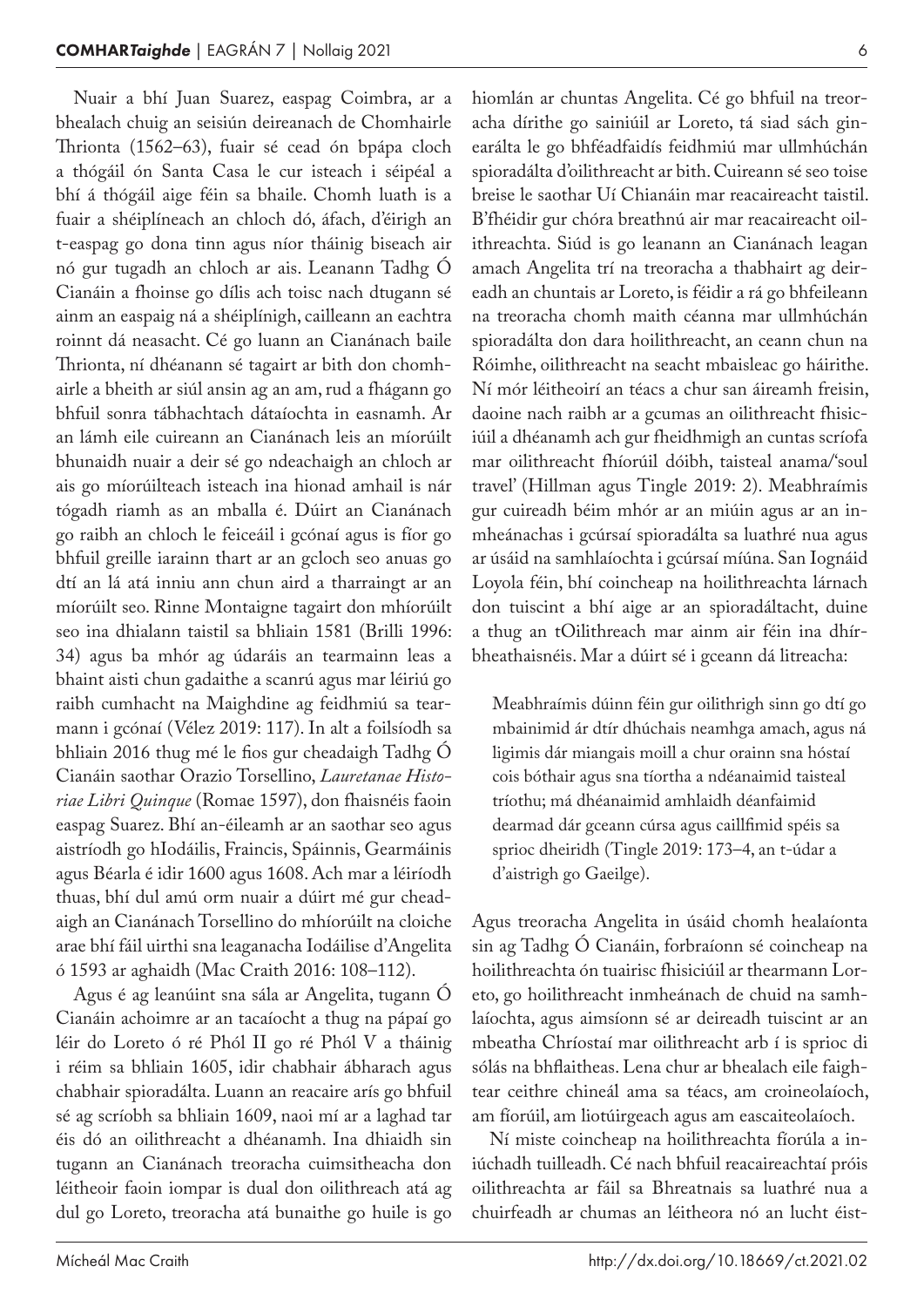eachta dul i mbun taistil anama, díol suntais gur chum roinnt mhaith filí ón gcúigiú haois déag ar aghaidh dánta ina ndearna siad cur síos ar oilithreachtaí chun na Róimhe nó chuig tearmainn oilithreachta sa Bhreatain Bheag féin. Chuaigh Huw Cae Llwyd ar oilithreacht chun na Róimhe sa bhliain naofa 1475 thar ceann a phátrúin Ieuan ap Gwilym agus is léir gurbh áil leis go siúlfadh ap Gwilym ina theannta sa turas athchruthaithe seo nuair a chum sé an dán. Fiú go labhraíonn an file leis an lucht éisteachta amhail is go raibh siad ag déanamh na hoilithreachta ina theannta:

Awn i'r capel i'i weled … Down i'r ystaer … Awn o'r cwrt yno i'r côr … ['Gabhaimis chuig an séipéal lena fheiceáil … tagaimis chuig an staighre … gabhaimis ón gcúirt ansin go dtí an cór'] (Lewis 2015: 108, 379, an t‑údar a d'aistrigh go Gaeilge; cf. Hurlock 2019: 91).

Cuimhnímis go mb'ealaíon taibhiúcháin í an fhil‑ íocht sa Bhreatnais ar aon dul díreach le filíocht na Gaeilge. Agus dán oilithreachta á reic go poiblí, bhí ar chumas an fhile comhluadar oilithreach fíorúil a chruthú, eispéireas a bhí difriúil amach is amach le próiseas na léitheoireachta aonair. Ní mór cur leis sin cumas claochlaitheach bhua na héisteachta. Ach dán oilithreachta a chumadh le barr ealaíne agus a reic go hurramach ómósach, d'fhéadfadh fuaimeanna binne na ceapadóireachta féin toradh fónta a bheith acu ar anam an éisteora ar bhealach nach n‑éireodh leis an léitheoireacht aonair (Hurlock 2019: 97–98). Má ghlacaimid leis gur don reacaireacht phoiblí seachas don léitheoireacht aonair a cumadh *Turas na dTaois‑ each Ultach*, níl sé as an áireamh ar chor ar bith go raibh sé i gceist ag an gCianánach communitas oilithreach fíorúil a chruthú, agus é meáite ar fhuaimeanna dea-roghnaithe a chuid ceapadóireachta a ionramháil d'fhonn leas anama a lucht éisteachta.

D'fhág na taoisigh Ultacha Loreto ar an 23 Aibreán agus is díol suntais go liostaíonn Ó Cianáin gach aon bhaile agus sráidbhaile a ndeachaigh an bhuíon taistealaithe tríd ar an mbealach go dtí an Róimh, breis agus scór acu. Gné spéisiúil d'eagrán 1608 de na *Cose Meravigliose* is ea cur síos ag an deireadh ar an gcóras poist san Iodáil ag an am, an t‑achar idir an Róimh agus Bologna, Napoli, Trento agus Venezia

faoi seach; an t‑achar idir Bologna agus Ancona, idir Bologna agus Trento, idir Napoli agus Messina. Ina theannta sin luaitear na bailte arbh éigean do chúiréirí an phoist taisteal tríothu ar an mbealach go ceann cúrsa agus an t‑achar idir gach dhá bhaile. Ag deireadh an liosta seo tugann sé *Camino a giornate da Roma a Madonna de Loreto & Ancona*. Leanann Ó Cianáin an bealach seo go beacht lasmuigh den chor bealaigh a ghlac an bhuíon Éireannach chun dul go Assisi, áit dhúchais San Proinsias. Ach léiríonn an iontráil sa treoirleabhar go raibh an bóthar idir an Róimh agus Loreto aitheanta ag an am mar bhóthar ar leith chun cabhrú leis na fíréin an dá oilithreacht a dhéanamh in éineacht. Tá a fhios againn chomh maith gur mhór ag Gréagóir XIII (1572–85) bóthar a dhéanamh idir an Róimh agus Loreto do iubhailí na mblianta 1575 agus 1576, agus gurbh áil leis féin agus lena chomharba Sixtus V (1585–1590) an bealach a dhéanamh ní ba shábháilte do lucht oilithreachta trí dhroichid a dheisiú agus gadaithe agus sladaithe a ruaigeadh (Francini 1987: 298; Stannek 1997: 295).

Bhain na hÉireannaigh an Róimh amach ar an Máirt, 29 Aibreán 1608. Rinne Rudhraighe Ó Domhnaill, Iarla Thír Conaill, agus roinnt de na huaisle ina theannta, oilithreacht na seacht mbaisleac ar an 17 Bealtaine. Ní dhéanann Tadhg Ó Cianáin ach an eachtra seo a lua gan dul isteach sna mionsonraí. Breis agus trí seachtaine ina dhiaidh sin, rinne Aodh Ó Néill, an tIarla agus an grúpa go léir turas na seacht mbaisleac agus an t-am seo tuairisc chuimsitheach a thugann an reacaire dúinn. Ní miste aird a dhíriú ar an díonbhrollach a sholáthair an t‑inseoir don oilithreacht seo:

Ro bhuí barántas agus ughdarás an athar naomhtha leó as go bhfuighbhidís taisealbhadh uile reilicias gach aoineagailse gusa roichfidis (Ó Muraíle 2007: 300, §7.2).

Siúd is gurbh í oilithreacht na seacht mbaisleac buaic gach aon chuairte ar an Róimh, b'eisceacht amach is amach é an ceann áirithe seo dar le Ó Cianáin. Bhí gradam ar leith á thaispeáint ag an bpápa d'Ó Néill arae, taisí nach dtaispeántaí de ghnáth do na fíréin ach ar fhéilte ar leith, bhí Pól V tar éis a ordú go dtaispeánfaí iad go léir do phrionsa Thír Eoghain an lá áirithe seo. D'ainneoin toise na cráifeachta ba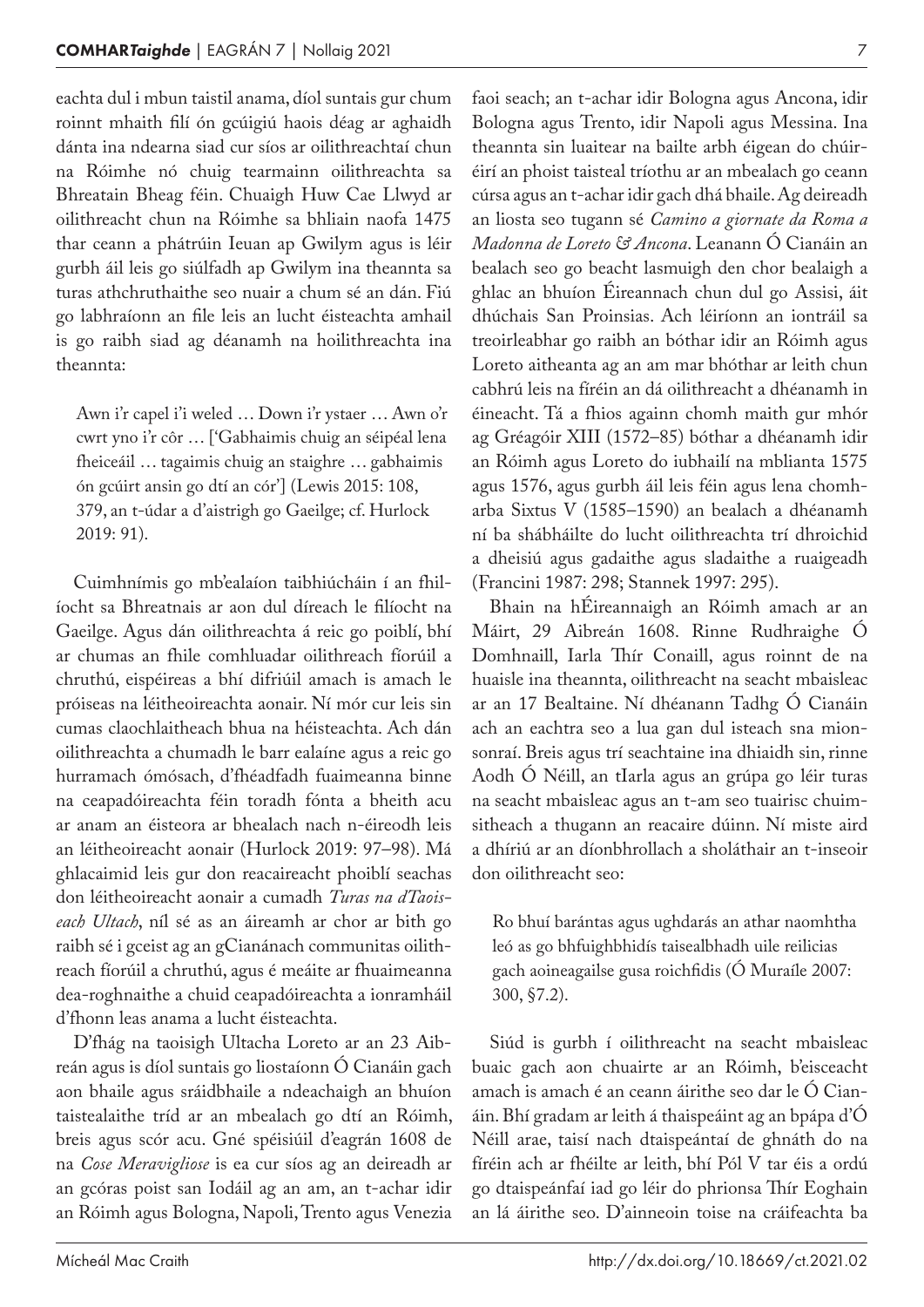mhór ag Ó Cianáin béim a chur ar an onóir shainiúil a léirigh Pól V d'Aodh Mór Ó Néill, agus is mó a shamhlaítear an oilithreacht le timchuairt ríoga ná le mórghníomh deabhóide.

Cé go mbíodh oilithrigh ag freastal ar thuamaí na n‑aspal ó dheireadh an dara haois, is le tionscnamh na chéad bhliana naofa sa bhliain 1300 a tháinig borradh ceart faoi oilithreachtaí chun na Róimhe. Chun logha na hiubhaile a fháil sa bhliain 1300 níor ghá don oil‑ ithreach aithríoch ach cuairt a thabhairt ar bhaisleaca Pheadair agus Phóil. Chuir Clemens VI San Giovanni in Laterano leo don dara iubhaile sa bhliain 1350, agus leathchéad bliain ina dhiaidh sin bheart‑ aigh Greagóir XI Santa Maria Maggiore a chur leis an liosta in ómós na Maighdine (Wisch 2012: 275). Ansin cuireadh San Lorenzo fuori le Mura, an cúigiú baisleac patrarcach, le líon na séipéal nár mhór cuairt

a thabhairt orthu chun an logha a thuilleamh. Toisc go raibh San Sebastiano, Reilig San Callisto agus na Catacombaí ar an mbealach idir San Paolo agus San Giovanni, ba nós le hoilithrigh cuairt a thabhairt ar an séipéal seo freisin. Ar an dóigh chéanna bhí Santa Croce in Gerusalemme ar an tslí idir San Giovanni agus San Lorenzo agus cuireadh an ceann deireanach seo leis an liosta chun an uimhir mhistiúil a seacht a shlánú.

Sa bhliain 1552 bheart‑ aigh Naomh Pilib Neri oilithreacht na seacht n‑eaglais a úsáid chun cur

in aghaidh dhrabhlás an Carnevale agus chuir sé a chló féin ar an ord ina ndéanfadh na fíréin an oilithreacht, San Pietro in Vaticano, San Paolo fuori le Mura, San Sebastiano, San Giovanni in Laterano, Santa Croce in Gerusalemme, San Lorenzo fuori le Mura agus Santa Maria Maggiore. Cuireadh borradh ar leith faoin oilithreacht seo sa bhliain 1575, bliain iubhaile, an chéad bhliain naofa tar éis Chomhairle Thrionta,

an chéad bhliain naofa tar éis d'eaglais cheáfrach na Róimhe an lámh in uachtar a fháil ar na leasaitheoirí Protastúnacha ón taobh istigh agus ar na Turcaigh ón taobh amuigh. Agus é meáite ar phríomhchathair na Críostaíochta a dhéanamh den Róimh dáiríre, thionscain Greagóir XIII (1572–1585) clár tógála ionas go mbeadh crot fisiciúil na cathrach ag teacht leis an athnuachan spioradálta:

Thus, in addition to wanting to make Rome a magnificent city for its residents and regular visitors, the pope desired to present the papal capital as a sacred meta for pilgrims, and to provide them with new roads, fountains, and other conveniences. The anno santo, in short, whetted the Buoncompagni pope's zeal for building purposes (Ostrow 2005: 260).



Fíor 1: Le sette chiese di Roma [Seacht mBaisleac na Róimhe], Antoine Lafréry, 1575

Rinne Antoine Lafréry greanadh d'Oilithreacht na Seacht mBaisleac d'Iubhaile na bliana 1575 ar mhór an áis í do na hoilithrigh (Fíor 1). Is fiú aird a dhíriú ar an ngreanadh seo a cóipeáladh arís agus arís eile in imeacht na mblianta. Theastaigh ó Lafréry an Róimh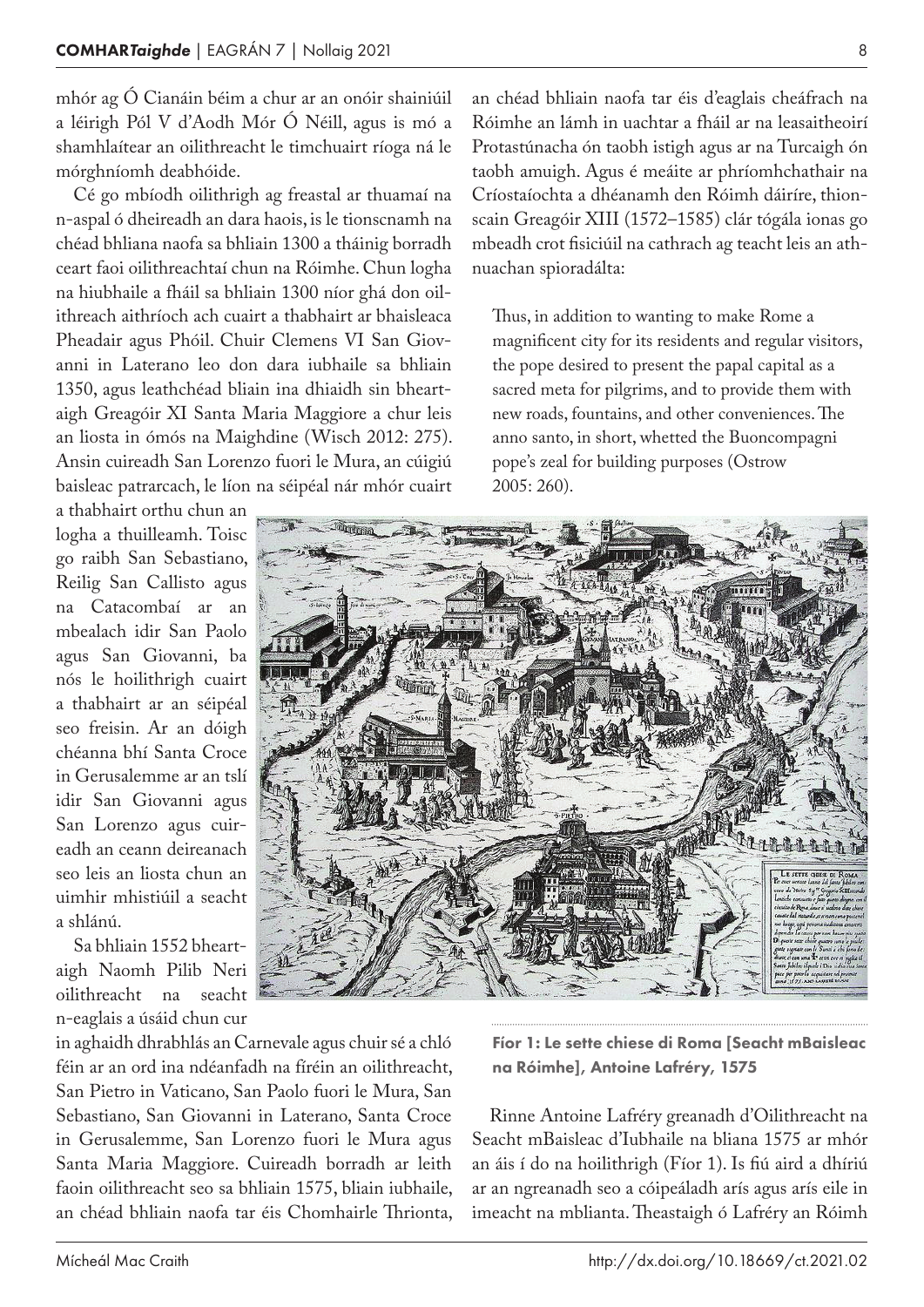a léiriú mar chathair naofa amach is amach, cathair na mbaisleac, gan de phobal le feiceáil inti ach oilithrigh ag taisteal ó bhaisleac go chéile. Díol spéise go léirítear na hoilithrigh ag teacht amach as gach aon bhaisleac ar leith mar dhaoine níos airde ná na hoilithrigh atá ar tí dul isteach sa bhaisleac, béim á cur ag Lafréry ar an athnuachan spioradálta a eascraíonn ón oilithreacht (Wisch 2012: 280). Ceann de na gnéithe is suntasaí den léarscáil nach bhfuil aon rian de shéadchomharthaí cáiliúla na Róimhe clasaicí le feiceáil laistigh de bhallaí na cathrach. Níl an Colasaem le feiceáil, ná an Paintéón, ná colúin Trajan agus Marcus Aurelius. Cé is moite de Phirimid Cestius níl de shéadchomharthaí clasaiceacha le feiceáil laistigh de bhallaí na Róimhe ach fothracha an Anfiteatro Castrese ar thaobh na láimhe deise de Santa Croce in Gerusalemme. Agus ar ndóigh tá feidhm thréan shiombalach leis seo sa mhéid go gcuirtear bua na croise taobh le turnamh na págántachta, agus aibhsítear an chodarsnacht tuilleadh nuair a chuirtear san áireamh go gcreidtí gur cuireadh go leor mairtíreach Críostaí chun báis san amfaitéatar céanna. Díol suntais go dtaispeántar roinnt mhaith fothrach clasaiceach ag barr na léarscáile ach iad las‑ muigh de na ballaí, rud a fhágann gur féidir breathnú ar an réimse lasmuigh mar réimse saolta fada is gur réimse naofa, réimse Críostaí é an ceantar laistigh de na ballaí. Ina theannta sin, déanann abhainn na Tibire dhá roinn den chathair idir spás naofa agus spás neamhga. Tá an spás neamhga le fáil idir San Pietro in Vaticano agus San Pietro in Montorio, ionad adhlactha agus ionad céasta Naomh Peadar mar a chreidtí. Is féidir an abhainn a shamhlú mar abhainn ghrásta a iompraíonn an t‑oilithreach ón réimse saolta go dtí an réimse naofa agus as sin go dtí an réimse neamhga. Ina theannta sin is féidir Oileán bádchruthach na Tibire a shamhlú mar bharc Pheadair agus é ag iompar na n‑oilithreach go Parthas, sprioc agus foirceann na beatha Críostaí (Rinaldi 1985: 23).

Treisíodh coincheap na Róimhe mar chathair naofa faoin bPápa Sixtus V (1585–90) ar theastaigh uaidh scrín aonair naofa amháin a dhéanamh den chathair (Ostrow 2005: 281). Ina theannta sin d'fhéadfaí gaisneas a bhaint as léarscáil Lafréry ní hamháin mar threoir d'oilithrigh chun na Róimhe idir oilithrigh fhisiciúla agus oilithrigh fhíorúla, ach mar threoir d'oilithreacht na beatha féin nó iad ar fad in éineacht. Mar a deir Charles L. Stinger:

The pilgrim perception of Rome—forcefully reasserted in the Renaissance period by the renewal and elaboration of particular cults and devotional practices, and affirmed in prestige and spiritual significance by the increasing multitudes of the pilgrims themselves—proved of utmost importance in shaping the cultural and intellectual proclivities of the city. For pilgrims, Rome existed not as a city in the sense of a human community, but rather as a vast, mysterious, and potent sanctuary, a gateway to the heavenly world. Contemporary reality paled before the splendours of the heavenly kingdom, as human dimensions of space and time gave way to celestial links, unfathomable to rational enquiry. Such attitudes received reinforcement from the fact that the benefits of pilgrimage applied not so much to one's present life, but rather to one's status beyond death. The proper attitude of perception was, therefore, not with the eyes of the mind, but instead with the eyes of the soul—not seeing, analysing, understanding, but rather beholding, contemplating, venerating, praising (Stinger 1998: 43).

Is é an tógán seo de chuid na Róimhe mar chathair naofa, an Iarúsailéim nua, a cuireadh faoi bhráid na dtaoiseach Ultach nuair a rinne siad Oilithreacht na Seacht mBaisleasc. Níorbh ionadh liom dá mbeadh cóip de phrionta Lafréry acu agus iad i mbun na hoil‑ ithreachta. Siúd is gur chuir Lafréry an teideal *Le Sette Chiese* di Roma ar an léarscáil, díol spéise go gcuim‑ síonn an oilithreacht féin naoi séipéal, péire le cois curtha leis an uimhir thraidisiúnta. Is mó is díol spéise gur thug na taoisigh Ultacha cuairt ar an dá shéipéal bhreise seo, Tre Fontane agus L'Anunziatella (Wisch 2011–12: 284–9). Ina theannta sin chuir Lafréry San Pietro in Montorio agus an Tempietto isteach sa réimse neamhga dá léarscáil. Thóg Bramante an Tempietto sa bhliain 1502 os cionn na háite a céasadh Naomh Peadar bun os cionn, mar a chreidtí ag an am. Rinne Tadhg Ó Cianáin tagairt don dá áit chéanna in éineacht leis an gcur síos ar Bhaisleac Naomh Peadar.

Faoi Iubhaile na bliana 1600 bhí turas na naoi séipéal seanbhunaithe i gcleachtas na hoilithreachta, fiú má choinnigh athchlónna ar Lafréry agus cinn nua a rinne aithris air an seanteideal, seacht séipéal na Róimhe. Bíodh gur nós le hoilithrigh cuairt a thabh‑ airt ar shéipéal beag Domine Quo Vadis ar an mbeal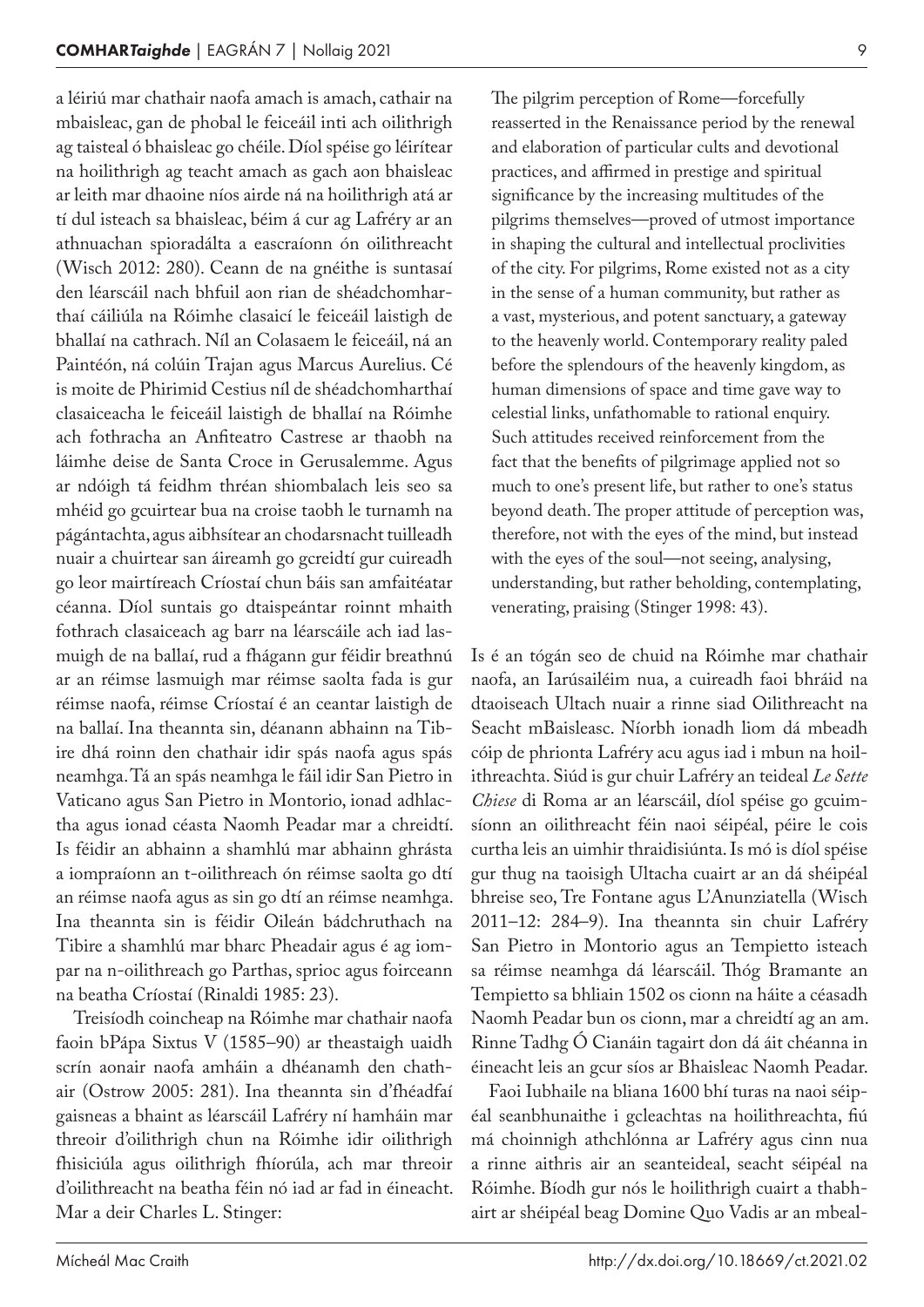ach ar ais ó San Sebastiano (Wisch 2011–12: 283–4) ní áirítí an séipéal seo mar ghné riachtanach den oil‑ ithreacht ach b'fhiú leis an gCianánach é a lua agus an seanchas a bhain le hainm an tséipéil a ríomh. Is cuimsithí go mór fada an tráchtaireacht seo, dála an scéil, ná a bhfuil le fáil sa treoirleabhar cáiliúil, *Le cose meravigliose dell'alma città di Roma* (1608). Má d'fhág léarscáil Lafréry tréanlorg ar Ó Cianáin, idir chló fisiciúil agus chló morálta, bhain an reacaire Éireannach leas nach beag as an treoirleabhar, go háirithe agus é ag trácht ar bhunús gach séipéil, líon na dtaisí a bhí le fáil ann agus líon na loghanna a bhí le gnóthú ann. Má bhain cultas na naomh, taisí agus loghanna le cleachtas na Críostaíochta leis na céadta bliain, rinne cnámh spairne díobh le linn an Reifirméisin agus bhí na gnéithe seo de chleachtas na heaglaise ar na nithe ba threise a d'ionsaigh na leasaitheoirí, ní áirím coincheap na hoilithreachta féin. D'ainneoin an cháinte seo, áfach, dhearbhaigh Comhairle Thrionta bailíocht na gcleachtas sin fad is go ndíbreofaí mí-úsáidí. Fágann sé seo go bhfuil tionchar an Leasúcháin Chreidimh Chaitlicigh le sonrú go láidir ar théacs ar bith ó 1575 ar aghaidh a aibhsíonn oilithreachtaí, cultas na naomh, taisí agus loghanna. Féach na dealbha ollmhóra de Naoimh Peadar, Pól, Eoin Baiste agus den Mhaighdean Mhuire atá le feiceáil lasmuigh de na ceithre mhórbhaisleac ar léarscáil Lafréry, dealbha nach raibh bunús stairiúil leo, ach a thagair do chultas na naomh céanna agus don leas spioradálta a d'fhéadfadh na fíréin a ghnóthú trí ómós a léiriú dá dtaisí laistigh den bhaisleac (Wisch 2011–12: 278). Mar an gcéanna is féidir breathnú ar chuid na Róimhe de théacs Uí Chianáin mar aiste a cheiliúrann go ceáfrach na cleachtais eaglasta is fíochmhaire a ionsaíodh le linn an Reifirméisin ach a tháinig slán as an gcoimhlint.

Tá aon ghné amháin de chur síos an Chianánaigh ar oilithreacht na seacht n‑eaglais, áfach, nach bhfuil ag teacht le tuairisc ar bith eile ar an oilithreacht chéanna, mar atá, an cuntas ar Sant'Onofrio agus ar bheatha an díthreabhaigh Éigiptigh. Tá léir‑ ithe agam in áit eile gur bhunaigh Ó Cianáin an tuairisc ar bheatha an naoimh go huile is go hiomlán ar an tsraith de sheacht bhfreascó fichead a rianaigh na heachtraí ba shuntasaí i mbeatha Onofrio i gclabhstra an tséipéil agus a coimisiúnaíodh d'Iubhaile na bliana 1600 (Mac Craith 2012: 163–78). Ina dhiaidh sin, ní

mór a rá nach bhfuil baint ar bith ag an séipéal seo leis an oilithreacht. Cén fáth mar sin, ar phléigh Ó Cianáin anseo é? D'fhéadfaí a áiteamh go raibh an séipéal sách cóngarach d'áit chónaithe na dtaoiseach Ultach sa Borgo agus gur thapaigh siad an deis le cuairt a thabhairt air tar éis dóibh an oilithreacht a chríochnú. Níl mórán substainte ag baint leis an áiteamh sin, áfach. Ní miste breathnú ar an data, 12 Meitheamh, lá fhéile Sant'Onofrio. Feicfimid ar ball, ach oilithreacht na seacht mbaisleac a fhágáil as an áireamh, gach cuairt a thug na taoisigh Ultacha ar shéipéal sa Róimh gur ar lá fhéile an naomhphátrúin a tharla sé. Sollúin ar leith a bhí ann, ardaifreann á cheiliúradh, taisí á dtaispeáint agus loghanna le gnóthú. Bhí an t‑eolas seo ar fad le fáil in aguisín ar chúl na n‑eagrán éagsúil de *Le cose meravigliose*. Ina theannta sin bhíodh maithe agus móruaisle na Róimhe i láthair idir chléir is tuath, ócáid a thabharfadh deis d'Aodh Mór Ó Néill é féin a láithriú ina measc mar phrionsa diaga de chuid an Leasúcháin Chreidimh Chaitlicigh. Ach cuma cén lá dáiríre a thug na taoisigh Ultacha cuairt ar Sant' Onofrio, is é is dóichí gur cheangail an Cianánach d'aon ughaim le hOilithreacht na Seacht mBaisleac é i ngeall ar an dáta 12 Meitheamh. Ar an mbealach sin bheadh sé ag teacht leis an múnla a bhí ceapaithe aige don reacaireacht sa Róimh, lá fhéile an naoimh ba phátrún don séipéal a roghnú chun cuairt éarlamhach a thabhairt air, lá an stáisiúin de réir an treoirleabhair. Maidir leis an leagan de bheatha an naoimh a d'aithris Ó Cianáin, chríochnaigh sé é le paidir atá ar aon dul nach mór leis an bpaidir a chuir clabhsúr leis an oilithreacht go Loreto, gan de dhifríocht eatarthu ach coimirce Onofrio a bheith á héileamh i gcás amháin agus coimirce na Maighdine sa chás eile. Soláthraíonn an dá phaidir seo dúnadh éifeachtach don dá oilithreacht ar féidir breathnú orthu mar aon oilithreacht amháin, ar meafar í d'oilithreacht na beatha Críostaí i gcoitinne, beatha ar sprioc di sonas síoraí na bhflaitheas. Lena chois sin, is eiseamláir í beatha Onofrio d'oilithreacht saoil aon duine amháin agus d'oilithreacht saoil gach éinne. Tar éis dó faoistin a dhéanamh ag deireadh a shaoil, 'scar a spiorad anama fria chorp ar mbreith buadha ó dhomhan agus ó dheamhan' (Ó Muraíle 2007: 360, §7.103). Ansin chonaic an t-oide faoistine seisear aingeal ag tuirlingt ó neamh ar gach taobh den mharbhán chun corp Onofrio a thúisiú: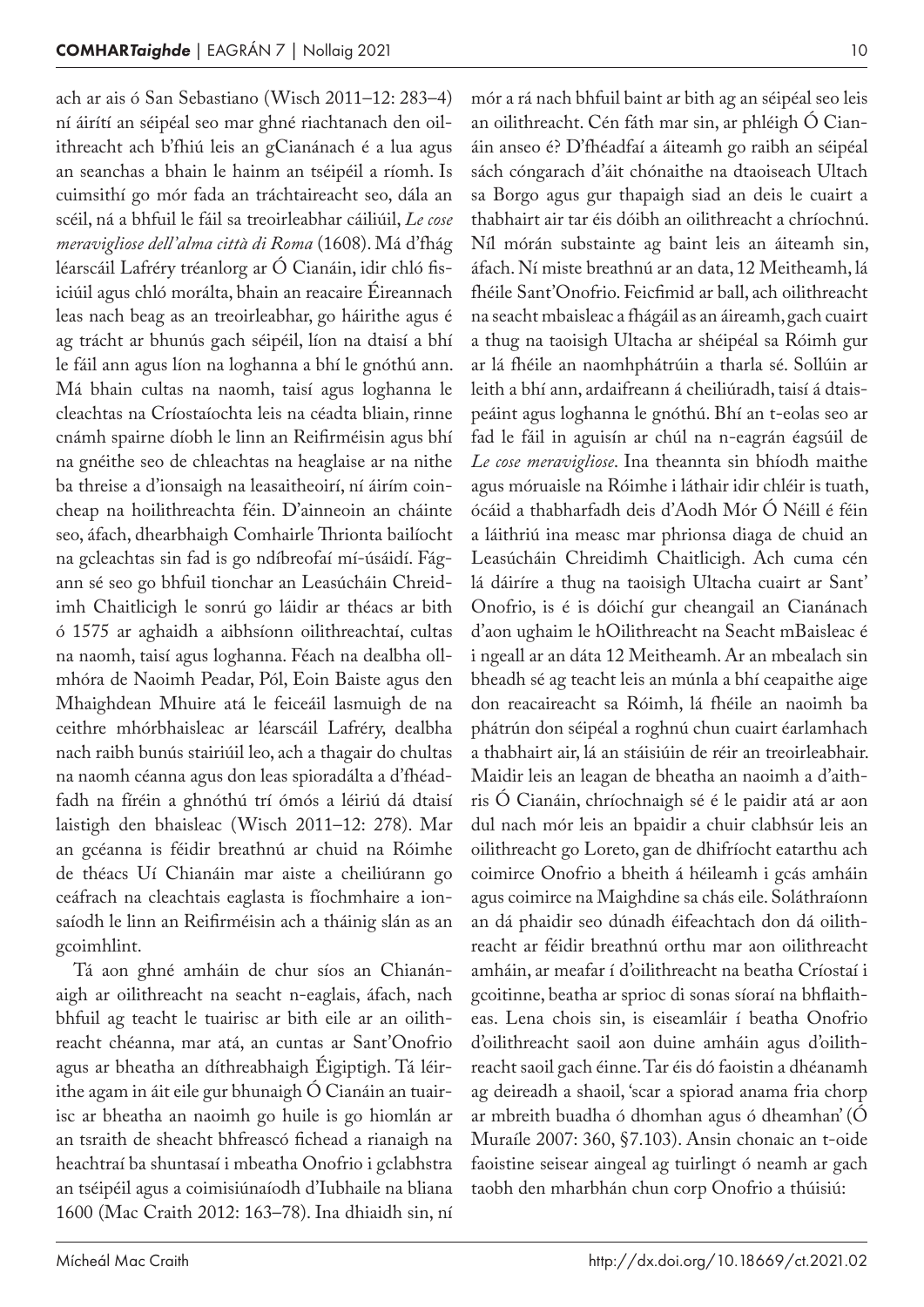Ba héagnach agus ba follas don seanóir [.i. an t-oide faoistine] ag tearnódh suas do na hainglibh an dara feacht anam an fhíréin uasail Honofrius ag a iomchar ag dí aingeal díbh i riocht agus i bhfíodhair choilmne glégile (Ó Muraíle 2007: 362, §7.104).

Ní fhéadfaí sampla níos fearr a thabhairt den chuspóir agus den fhoirceann is dual d'oilithreacht saoil an fhíréin ná bás agus athfhás Onofrio. Léiríonn sé seo go léir cé chomh comhfhiosach a bhí Tadhg Ó Cianáin agus é ag múnlú an ábhair a bhí aige, idir fhoinsí clóite agus taithí phearsanta, agus chomh saothraithe ealaíonta a chum sé fráma tagartha na reacaireachta.

Thug na deoraithe Éireannacha cuairt ar thrí shéipéal déag ar fad ar an 12 Meitheamh. Idir sin agus an dáta deireanach sa téacs, 27 Samhain 1608, tréimhse ceithre mhí go leith, ní dhearna siad cuairt éarlamhach ach ar ocht séipéal, cuairt eile ar San Pietro in Vaticano san áireamh. Ina theannta sin ghlac siad páirt i mórshiúl idir dhá shéipéal ar an 3 Meán Fómhair agus i mórshiúl idir dhá shéipéal eile ar an 5 Meán Fómhair. Is don Mhaighdean Mhuire a bhí na ceithre shéipéal sin tiomnaithe agus chuile sheans go raibh baint ag na mórshiúlta le Féile Bhreith na Maighdine ar an 8 Meán Fómhair (Mac Craith 2011: 162–5; Ó Fearghail 2011: 22–4). Dúirt mé níos túisce gur turas gan sprioc ab ea taisteal na dtaoiseach Ultach nó gur chinn Rí na Spáinne in earrach na bliana 1608 iad a chur chun na Róimhe. Ar bhealach eile ba thréimhse gan sprioc é an t‑am a chaitheadar sa Róimh ó chuir siad deireadh le hoilithreacht na seacht mbaisleac, gan iad ach ag marcáil ama nó go bhfaighidís cead dul chun na Spáinne, cead nach dtiocfadh faraor. Is fiú a mheabhrú, áfach, go bhféadfaí breathnú ar na cuairteanna éarlamhacha seo agus ar na mórshiúlta mar ócáidí liotúirgeacha nó paraliotúirgeacha ar a laghad. Nuair a chuirtear san áireamh go mbreathnaítear ar an liotúirge talmhaí mar réamhbhlaiseadh den liotúirge neamhga i bparthas, d'fhéadfaí argóint a dhéanamh go raibh na cuairteanna eaglasta seo ag teacht le feidhm na hoilithreachta i gcoitinne chun cabhrú leis an oilithreach díriú ar an saol eile, sprioc dheiridh an duine, agus dá bhrí sin nach taisteal gan sprioc a bhí ann.

Más amhlaidh gur taisteal dall gan sprioc an chéad chuid de reacaireacht Uí Chianáin, ní miste a fhiafraí cé as a dtáinig an t-inspreagadh a bhuail cló na hoil-

ithreachta chomh tréan sin ar an gcuid lárnach den téacs, go háirithe ar an 22 Aibreán agus an 12 Meitheamh? Chun an cheist sin a fhreagairt, ní mór díriú ar an tréimhse a chaith na taoisigh Ultacha san Ísiltír Spáinneach, in ard-diúcacht Albert agus Isabella, idir 18 Deireadh Fómhair 1607 agus 28 Feabhra 1608. Ba nia é Albert le Pilib II na Spáinne agus de bhrí gur mheas an rí nár mhiste cara sa chúirt a bheith ag ríshliocht na Hapsburgach sa Róimh, d'fhéach sé chuige go ndéanfaí cairdinéal d'Albert sa bhliain 1577, gan aige ach seacht mbliana déag. Sa bhliain 1595 ceapadh an Cairdinéal Ard-diúc ina ghobharnóir ginearálta agus ina chaptaen ginearálta ar an Ísiltír Spáinneach. Nuair a bhain Albert Flóndras amach chuaigh sé go tearmann Halle ar an 10 Feabhra 1596 agus chaith sé an oíche ar fad ag guí ansin. Bhí clú agus cáil ar Mhaighdean Dhubh Halle, dealbh den Mhaighdean a chuaigh siar go ré Naomh Éilís na hUngáire (1207– 1231). Faoi dheireadh an tséú haois déag bhreathnaítí ar Mhaighdean Halle mar chosantóir na gCaitliceach sna cogaí creidimh san Ísiltír Spáinneach (Houssiau 1971: 4–5).

Tháinig cor nua i saol Albert sa bhliain 1598 nuair ab áil le Pilib II flaitheas neamhspleách a dhéanamh den Ísiltír Spáinneach. Chun an beart seo a chur i gcrích bheartaigh an rí go bpósfadh Albert a iníon Isabella agus go rialóidis beirt ina gcomhfhlatha. Níorbh aon fhál go haer an chairdinéalacht toisc nár shagart é Albert, agus fuair sé dispeansáid ón bpápa gan aon deacracht. Ar an 12 Iúil 1598 chuaigh sé go Halle gléasta i róbaí an chairdinéil agus an mhaidin dár gcionn chuaigh sé ar aifreann sa tearmann agus é gléasta an t‑am seo mar phrionsa tuata. Le linn an tsearmanais d'fhág sé róbaí na cairdinéalachta go sollúnta ar an altóir i séipéal na Maighdine, comhartha follasach nach le teann dímheasa ar an eaglais a bhí sé ag filleadh ar an tuath.

Roimhe sin bhí oilithreacht go Halle déanta aige ag tús agus ag deireadh a chéad fheachtais mhíleata san Ísiltír Spáinneach sa bhliain 1596. Thug Albert cuairt ar Halle arís sular imigh sé chun na Spáinne chun Isabella a phósadh agus sheas an lánúin nua‑ phósta ag Halle chun paidreacha buíochais a ghabháil leis an Maighdean tar éis dóibh filleadh ón Spáinn. Bhí deabhóid ar leith ag Albert agus Isabella araon do Mhaighdean Dhubh Halle mar is léir ó na hoil‑ ithreachtaí a rinne siad chuig an scrín ar uaireanta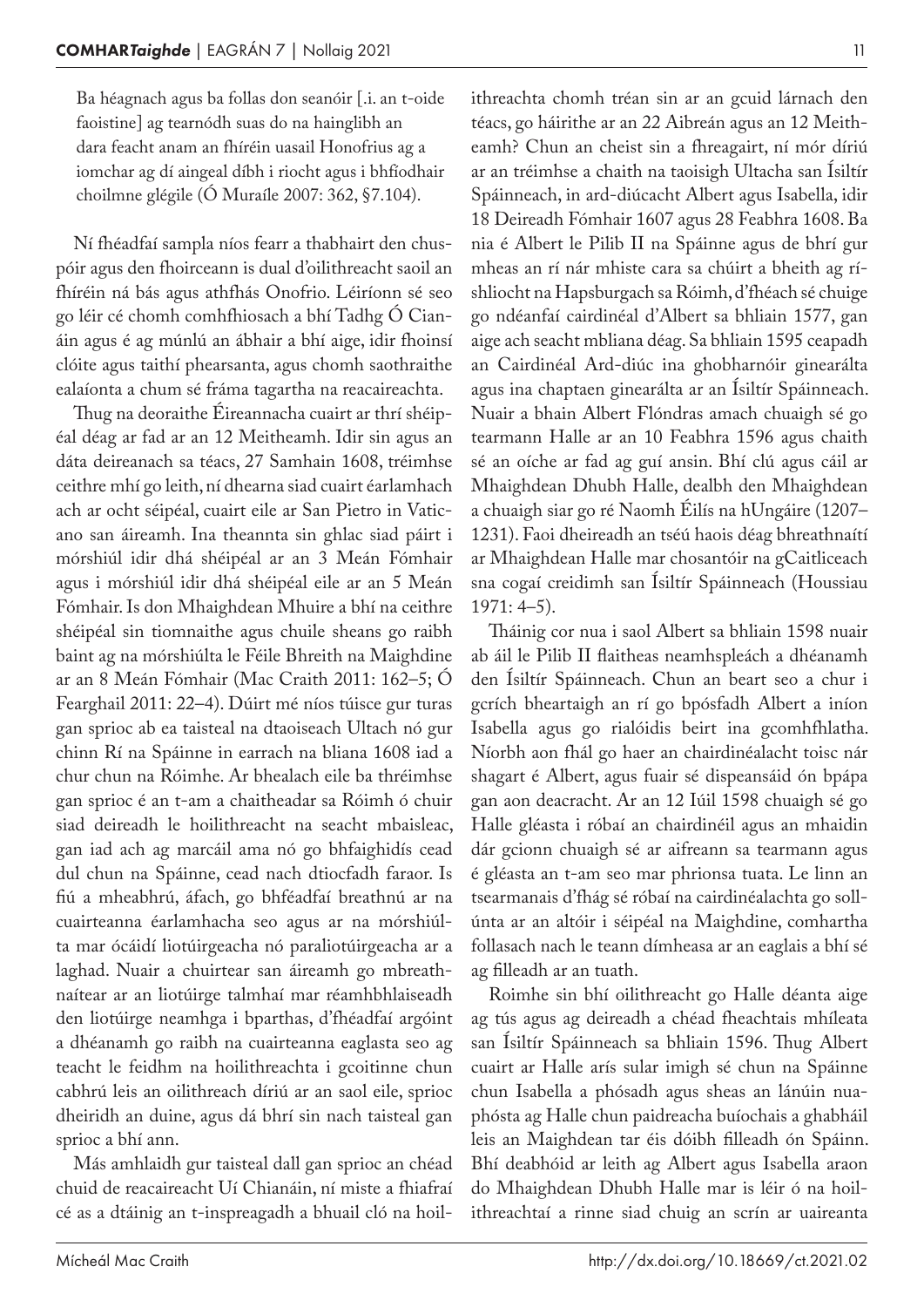cinniúnacha ina saol. Agus dhéanaidís oilithreacht go dtí an tearmann ar a laghad uair amháin in aghaidh na bliana fad ba bheo dóibh (Duerloo 2012: 17–18, 42–43, 52–56).

Nuair a bhain na taoisigh Ultacha an Ísiltír Spáinn‑ each amach ar an 18 Deireadh Fómhair 1607 bhí siad tar éis flaitheas Caitliceach a shroichint ina raibh an pholaitíocht agus an chráifeacht fite fuaite ina chéile. Ba nós leis na hard-diúic féilte na naomh a roghnú chun cáipéisí tromchúiseacha a eisiúint nó ráitis thábhachtacha a fhógairt. An cineál flaithis chaitlic‑ igh a shamhlaigh Aodh Mór Ó Néill dó féin agus a bhí á éileamh aige ar na Gaill ag deireadh na 1590idí, chonaic sé a leithéid ag feidhmiú go paiteanta san Ísiltír Spáinneach (O'Connor 2004: 59–69). An dá alt fichead a dheachtaigh sé sa bhliain 1599, agus nárbh fhiú le Robert Cecil, rúnaí stáit Shasana, ach an focal *Ewtopia* a bhreacadh go tarcaisneach ar a chóip féin, ba chuid den saol laethúil iad faoi réimeas Albert agus Isabella (O'Connor 2004: 60–61). Agus deabhóid chomh mór sin ag na hard-diúic do thearmann Halle, ní hiontas ar bith é gur thug Tadhg Ó Cianáin níos mó airde ar Halle ná ar aon áit eile san Ísiltír Spáinneach. Ina theannta sin ní miste a rá go raibh deabhóid ar leith ag na hard-diúic do thearmann Loreto agus ba iad na bronntóirí ab fhéile san Eoraip ar an scrín sin (Duerloo 2012: 187–8). Níorbh iontas ar bith é dá bhrí sin dá mba san Ísiltír Spáinneach a plandaíodh an síol in intinn na dtaoiseach Ultach oilithreacht a dhéanamh go Loreto. Má d'fhuaraigh an fháilte a chuir Albert agus Isabella roimh na taois‑ igh Ultacha de réir a chéile, iad faoi bhrú ó na Sasanaigh ó thaobh amháin as ucht dídean a thabhairt do thréatúirí, iad faoi bhrú ó Philib III ar an lámh eile gan rud ar bith a dhéanamh a chuirfeadh an conradh síochána idir Sasana agus an Spáinn i mbaol, fós féin ba thréimhse thábhachtach foghlama d'Aodh Ó Néill agus dá chroiniceoir Tadhg Ó Cianáin an t‑achar ama a chaith siad i bhflaitheas na n‑ard-diúc. Fuair siad araon taithí ar na cleachtais a stiúraigh feidhmiú na cumhachta i bhflaitheas Caitliceach agus ar an dlúthnasc idir an pholaitíocht agus an creideamh faoi réim na Habsburgach. D'fhoghlaim Aodh Ó Néill an t‑iompar ba dhual do fhlaith diaga Caitliceach agus an chaoi ab fhearr len é féin a láithriú os comhair cumhachtaí Caitliceacha na hEorpa. Agus cur amach aige ar an *pietas austriaca* san Ísiltír Spáinneach, d'éir‑

igh le Tadhg Ó Cianáin toradh a chuid foghlama a chur i bhfeidhm ar an inseoireacht a bhí á breacadh aige agus *pietas ulidiana* nó *pietas hibernica* go fiú a dhéanamh den *pietas austriaca* (Coreth 2004: xxii).

Is ag díriú ar a lárnaí is atá gné na hoilithreachta in inseoireacht Uí Chianáin a bhí an aiste seo. Ach faoi mar a bhí an chráifeacht agus an pholaitíocht fite fuaite ina chéile sa *pietas austriaca*, b'amhlaidh don *pietas hibernica* a mhúnlaigh an Cianánach. Thapaigh sé gach deis le linn a chuid ceapadóireachta chun na hÉireannaigh a mhóradh mar náisiún ar leith ar aon dul leis na Spáinnigh agus chun Aodh Mór Ó Néill a mhóradh mar fhlaith diaga de chuid an Leasúcháin Chreidimh Chaitlicigh. Siúd is gur fhéach sé ar an Spáinn mar shlat tomhais den náisiún caitliceach *par excellence*, áfach, is í an Fhrainc is mó a chabhraigh leis na taoisigh Ultacha dáiríre dar leis an gCianánach. Is é Annraoi IV na Fraince a chuir ambasadóir rí Shasana ó dhoras nuair ba mhian leis go ndéanfaí na huaisle a ghabháil agus a eiseachadadh agus is é an tAnnraoi céanna a dhearbhaigh go raibh saorchead taistil gan bhuairt ag gach Caitliceach trí ríocht na Fraince. Díol spéise an eachtra a chuireann críoch le hinseoireacht Uí Chianáin, sliocht fada saothraithe próis i stíl bhladhmannach bhorrtha bhláfar a thuair‑ iscíonn móriontráil ambasadóir na Fraince i gcathair na Róimhe (Ó Muraíle 2007: 388–399, §8.45–61). Is féidir a mhaíomh go gcuireann sé seo críoch cineál tobann leis an inseoireacht ar fad, ach is féidir a mhaíomh chomh maith céanna go raibh a fhios ag an údar go rímhaith cad a bhí ar bun aige. Agus leas á bhaint aige as an gceart a bhí ag aos léinn na Gaeilge i gcónaí riamh comhairle a chur ar an bpátrún, tá an Cianánach ag rá le hAodh Ó Néill, más go indíreach féin é, go bhfuil an Fhrainc i bhfad níos iontaofa ná an Spáinn. Más é rí na Fraince is túisce a tháinig i gcabhair ar na taoisigh Ultacha nuair a bhain siad an Eoraip amach, is ar ambasadóir an rí chéanna ba chóir bheith ag triall feasta. Ach breathnú air ar an mbealach seo, soláthraíonn móriontráil Carlo Gonzaga, diúc Nevers, dúnadh feiliúnach do shaothar Thaidhg Uí Chianáin.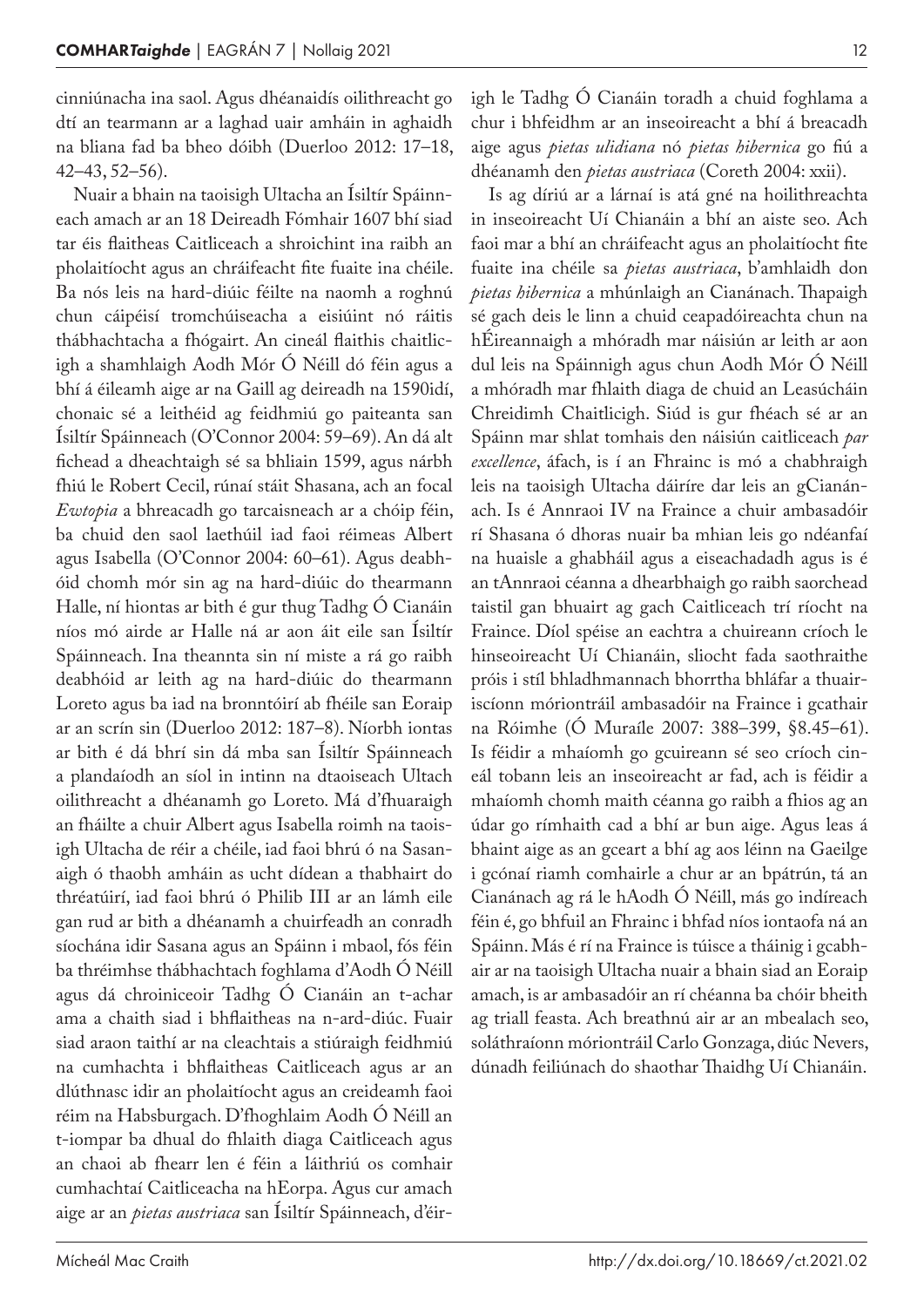## SAOTHAIR A CEADAÍODH

Angelita, Girolamo (1600) *Historia della Translatione della S. Casa della Madonna a Loreto*. Macerata: Appresso Sebastiano Martellini.

- Bercé, Yver-Marie (2011) *Lorette aux XVIe et XVIIe Siècles Histoire du plus grand pèlerinage des Temps modernes*. Paris: Presses de l'université Paris-Sorbonne.
- Brundin, Abigail (2017) 'Books and Manuscripts'. In: *Madonnas and Miracles: The Holy Home in Renaissance Italy*. Ar fáil ag: https://madonnasand-miracles.fitzmuseum.cam.ac.uk/books-andmanuscripts/ [faighte 7 Feabhra 2021].

Carroll, Claire Lois (2018) *Exiles in a Global City the Irish and Early Modern Rome, 1609–1782*. Leiden & Boston: Brill.

Coreth, Anna (2004) *Pietas Austriaca*. Aistrithe ag Bowman, W.D & Leitgeb, A.M. West Lafayette, IN: Purdue University Press.

Brilli, Attilio (1996) *Loreto e L'Europa La "Città Felice" negli Itinerari dei Viaggiatori Stranieri*. Milano: Silvano Editoriale.

- Duerloo, Luc (2012) *Dynasty and Piety Archduke Albert (1598–1621) and Habsburg Political Culture in an Age of Religious Wars*. Farnham, Surrey: Ashgate.
- Facciotti, Guiglelmo (1608) *Le cose meravigliose dell'alma città di Roma*. Roma. Ar fáil ag: Hathi Trust Digital Library. [faighte 7 Feabhra 2021].

Francini, Marta Pieroni (1987) 'Itinerari della Pietà negli Anni della Controriforma'. In: *Studi Romani* 35: 296–320.

Grimaldi, Floriano (1993) *La Historia della Chiesa de Santa Maria de Loreto*. Loreto: Tecnostampa di Loreto.

Grimaldi, Floriano (1994) *Il Libro Lauretano Secoli XV–XVIII*. Diocesi di Macerata Tolentino Recanati Cingoli Treia.

Grimaldi, Floriano (2001) *Pellegrini e Pellegrinaggi a Loreto nei Secoli XIV–XVIII*, Supplemento n.2 al Bolletino Storico della Città de Foligno. Loreto.

Hillman, Jennifer & Tingle, Elizabeth (2019) 'Introduction Soul Travel: Spiritual Journeys in late Medieval and Early Modern Europe'. In: Hillman, Jennifer & Tingle Elizabeth (eag.) *Soul* 

#### *Travel Spiritual Journeys in Late Medieval and Early Modern Europe*. Oxford: Peter Lang: 1–44.

Houssiau, Albert (1971) *Notre Dame de Hal*. Halle: R. Decoster.

- Hurlock, Kathryn (2019) 'Performing Pilgrimage in Late Medieval Wales', in Hillman, Jennifer & Tingle, Elizabeth (eag.) Soul Travel Spiritual Journeys in Late Medieval and Early Modern Europe. Oxford: Peter Lang: 81–104.
- Kerney Walsh, Micheline (2015 [1986]) *"Destruction by Peace", Hugh O'Neill after Kinsale*. Monaghan: Cumann Seanchais Ard Mhacha.

Lewis, Barry (2015) *Medieval Welsh Poems to Saints and Shrines*. Dublin: Dublin Institute for Advanced Studies.

- Mac Craith, Mícheál (2011) 'Representing Counter-Reformation Rome through Ulster Eyes'. In: Fearghus Ó Fearghail (eag.) *Tadhg Ó Cianáin an Irish Scholar in Rome*. Dublin: Mater Dei Institute of Education: 121–170.
- Mac Craith, Mícheál (2012) 'Tadhg Ó Cianáin: Spaghetti *fiannaigheacht*'. In: Arbuthnot, Sharon J. & Parsons, Geraldine (eag.) *The Gaelic Finn Tradition*. Dublin: Four Courts Press: 163–178.
- Mac Craith, Mícheál (2016) 'Tadhg Ó Cianáin agus Loreto'. In: *Bliainiris* 11: 78–128.
- Mac Donncha, Frederic (1976) 'Medieval Irish Homilies'. In: McNamara, Martin (eag.) *Biblical Studies: The Medieval Irish Contribution*. Dublin: Dominican Publications: 59–71.
- O'Connor, Thomas (2004) 'Hugh O'Neill: Free spirit, Religious Chameleon or Ardent Catholic?'. In: Morgan, Hiram (eag.) *The Battle of Kinsale*. Bray, Co. Wicklow: Wordwell: 59–72.
- Ó Fearghail Fearghus (2011) 'Tadhg Ó Cianáin in Rome'. In: Fearghus Ó Fearghail (eag.) *Tadhg Ó Cianáin an Irish Scholar in Rome*. Dublin: Mater Dei Institute of Education: 1–33.
- Ó Mainnín, Mícheál (2012) 'Muintir Chianáin Ard Mhacha agus Borradh na dTeaghlach Léannta'. In: Mac Cárthaigh, Eoin & Uhlich, Jürgen (eag.) *Féilscríbhinn do Chathal Ó Háinle*. Indreabhán: An Clóchomhar: 697–719.
- Ó Muraíle, Nollaig (eag.) (2007) *Turas na dTaoiseach nUltach as Éirinn from Rath Maoláin to Rome*. Rome: Pontifical Irish College.